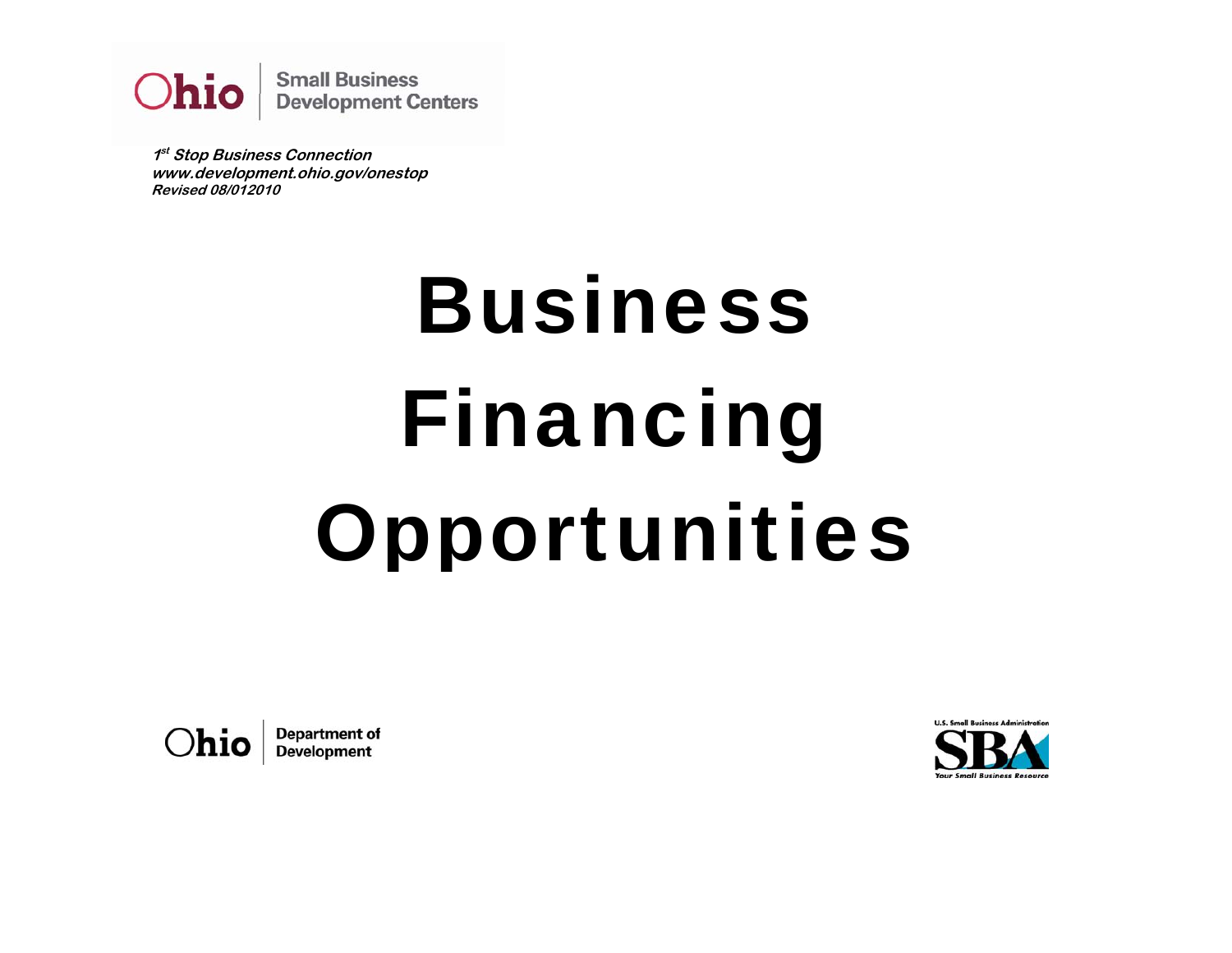# Table of Contents

| <b>Sections</b>                                                                     | Page Number    |
|-------------------------------------------------------------------------------------|----------------|
| Money<br>-Calculate how much you need                                               | $\overline{2}$ |
| Financing<br>-Types of financing<br>-Business and loan proposals                    | $3 - 4$        |
| <b>Glossary of Business Terms</b><br>-A head start on your business vocabulary      | 5              |
| <b>Federal Loan Programs</b>                                                        | $6 - 11$       |
| State Loan Programs                                                                 | $12 - 17$      |
| <b>State Energy Programs</b>                                                        | $18 - 20$      |
| <b>Small Business Development Center Directory</b><br>-Find the SBDC nearest to you | 21             |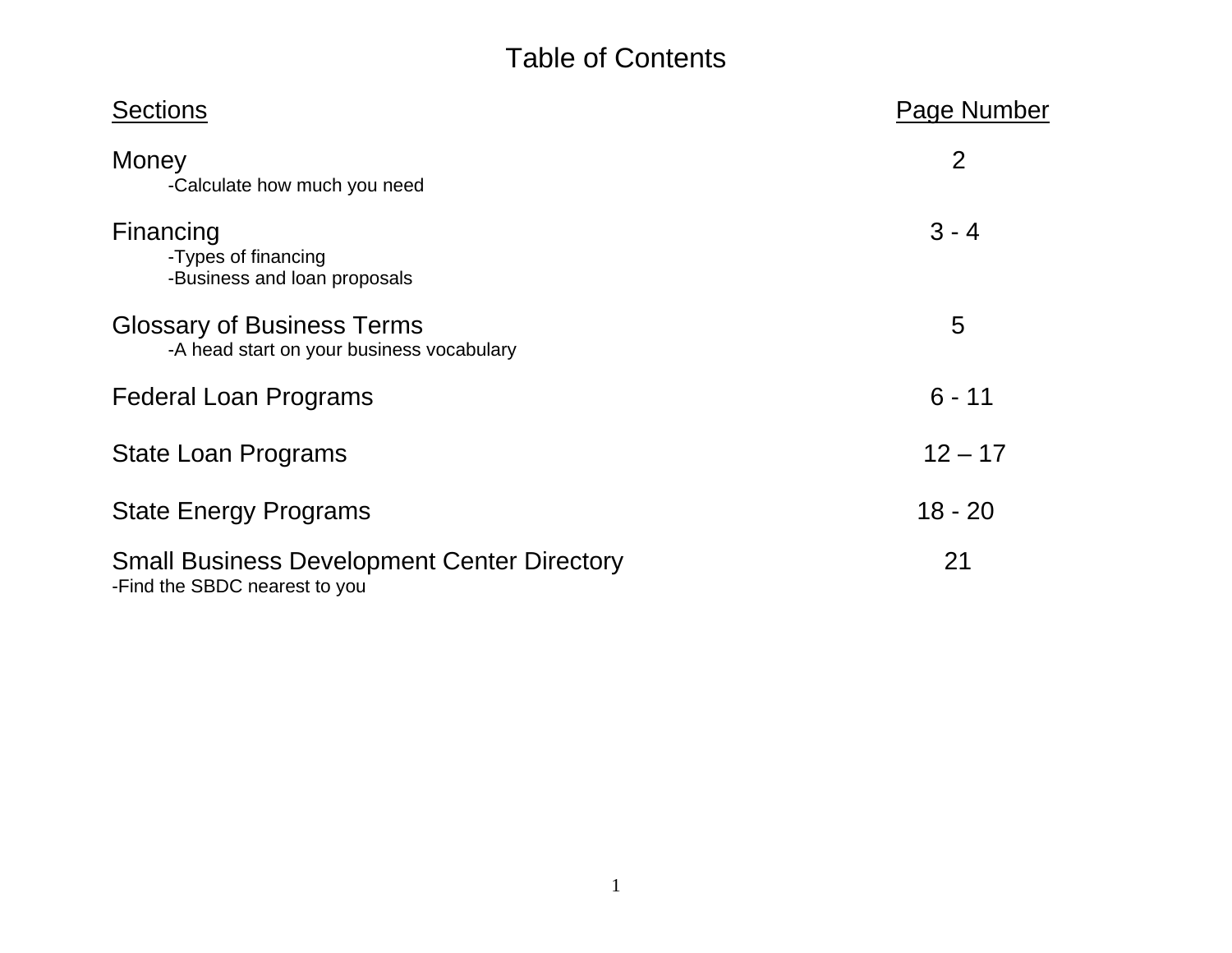# **MONEY**

One of the toughest parts of starting a small business is finding the necessary capital. In other words: Where do you find the money? This publication will help you figure out where to find the money you need to start and run a small business.

First, you must know how much money you'll need.

Write down the equipment you have and the equipment and inventory you need. How much will it cost to buy or lease the equipment and inventory?

| Equipment you already have                                                                                                                                                                                                                     | Equipment and inventory you must purchase or lease                                                                                                                                                                                                                                                                                                                       |              | Cost |
|------------------------------------------------------------------------------------------------------------------------------------------------------------------------------------------------------------------------------------------------|--------------------------------------------------------------------------------------------------------------------------------------------------------------------------------------------------------------------------------------------------------------------------------------------------------------------------------------------------------------------------|--------------|------|
|                                                                                                                                                                                                                                                |                                                                                                                                                                                                                                                                                                                                                                          |              |      |
|                                                                                                                                                                                                                                                |                                                                                                                                                                                                                                                                                                                                                                          | <b>TOTAL</b> |      |
| Now, it's time to estimate how much it will cost to keep your business running:<br><b>Business space</b><br><b>Business supplies</b><br><b>Insurance</b><br>Utilities (electricity, water, phone, etc.)<br><b>Employees</b><br><b>Licenses</b> |                                                                                                                                                                                                                                                                                                                                                                          |              |      |
| <b>Advertising</b><br><b>Emergencies/Unexpected costs</b><br><b>TOTAL</b>                                                                                                                                                                      |                                                                                                                                                                                                                                                                                                                                                                          |              |      |
|                                                                                                                                                                                                                                                | Remember, your business may not make a profit right away. After you have estimated how much money you will need to keep your business<br>$\sim$ 100 to 100 to 100 million and the compact of the contract of the contract of the contract of the contract of the contract of the contract of the contract of the contract of the contract of the contract of the contrac |              |      |

running, **add 1 1/2** times to that amount. This will keep you from having just enough to get by. It may take a few years before you start to see a profit. Carefully consider how much money you will need to pay your day-to-day expenses until your business makes a profit. YOU MUST PLAN AHEAD!

**Don't forget to look over** *Starting Your Business in Ohio* **to find out what kinds of licenses and permits your business will need.**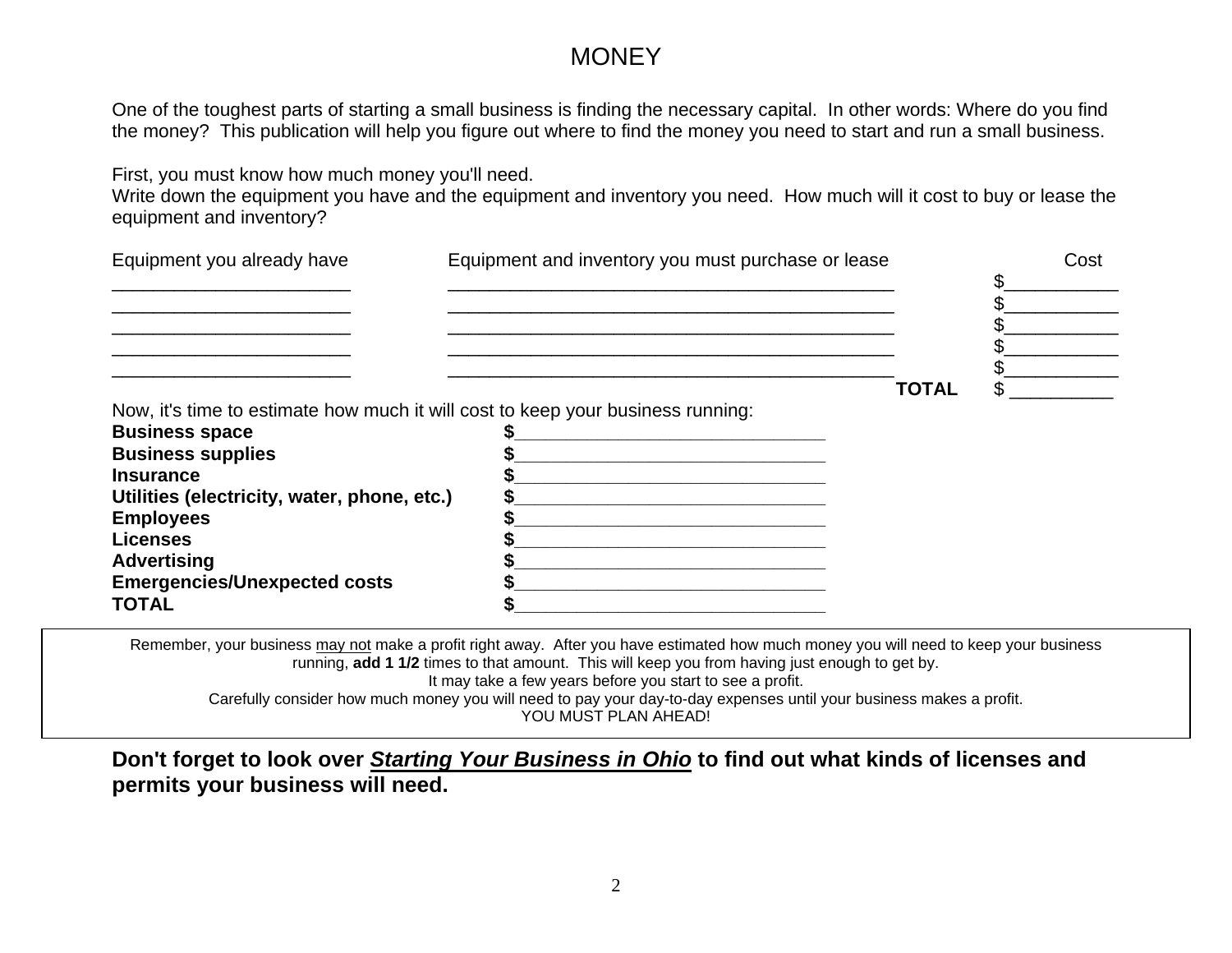# FINANCING

You should have a pretty good estimate of how much money you'll need to start your small business and to help it grow. But, what kind of financing is available?

There are two main types of financing: **debt financing** and **equity financing**.

- **Debt financing** is a loan. It can be a *short-term* loan (lasts for less than a year), an *intermediate- term loan* (lasts for three to seven years), or a *long-term* loan (lasts for 10 years or more). Most loans to small businesses through banks are secured loans. This means you or the business will have to use assets as collateral (which is how the bank makes sure the loan is repaid). There are two types discussed in this book: **DIRECT LOAN** and **LOAN GUARANTY**. A **direct loan** is money given directly to the borrower. A **loan guaranty** is money promised by another agency to a bank that will loan the business money. The money is promised to the bank as an assurance that the bank will get back the money it lends to the business.
- **Equity financing** means someone (an investor) buys part of your business and gives you the money you need to start your business or to keep it running.

 **Consider your sources of money:** 

- **1) Yourself** Most lenders require the business owner to provide 10-30 percent of the total cash needed to start or expand a business.
- **2) Business Partners**
- **3) Relatives**
- **4) Friends**
- **5) Commercial Banks (your personal bank)**
- **6) Savings and Loan Associations**
- **7) Loan Companies**
- **8) Insurance Companies** You can use your life insurance as collateral for a loan from your insurance company.<br>**9) Your Suppliers** Sometimes suppliers will give loans in exchange for an agreement to buy a certain amoun
- **9) Your Suppliers** Sometimes suppliers will give loans in exchange for an agreement to buy a certain amount of supplies from them.
- **10) Leasing Companies** Leasing companies buy equipment, etc., for you, and then you lease it from them.
- **11) Business Brokers and Investors** People who make small business loans or invest in your business.
- **12) Small Business Investment Companies** Private companies that provide money to low-risk small businesses.
- **13) Community Development Companies** Organizations setup by a local community to attract business to their area.
- **14) Federal Government**
- **15) State Government**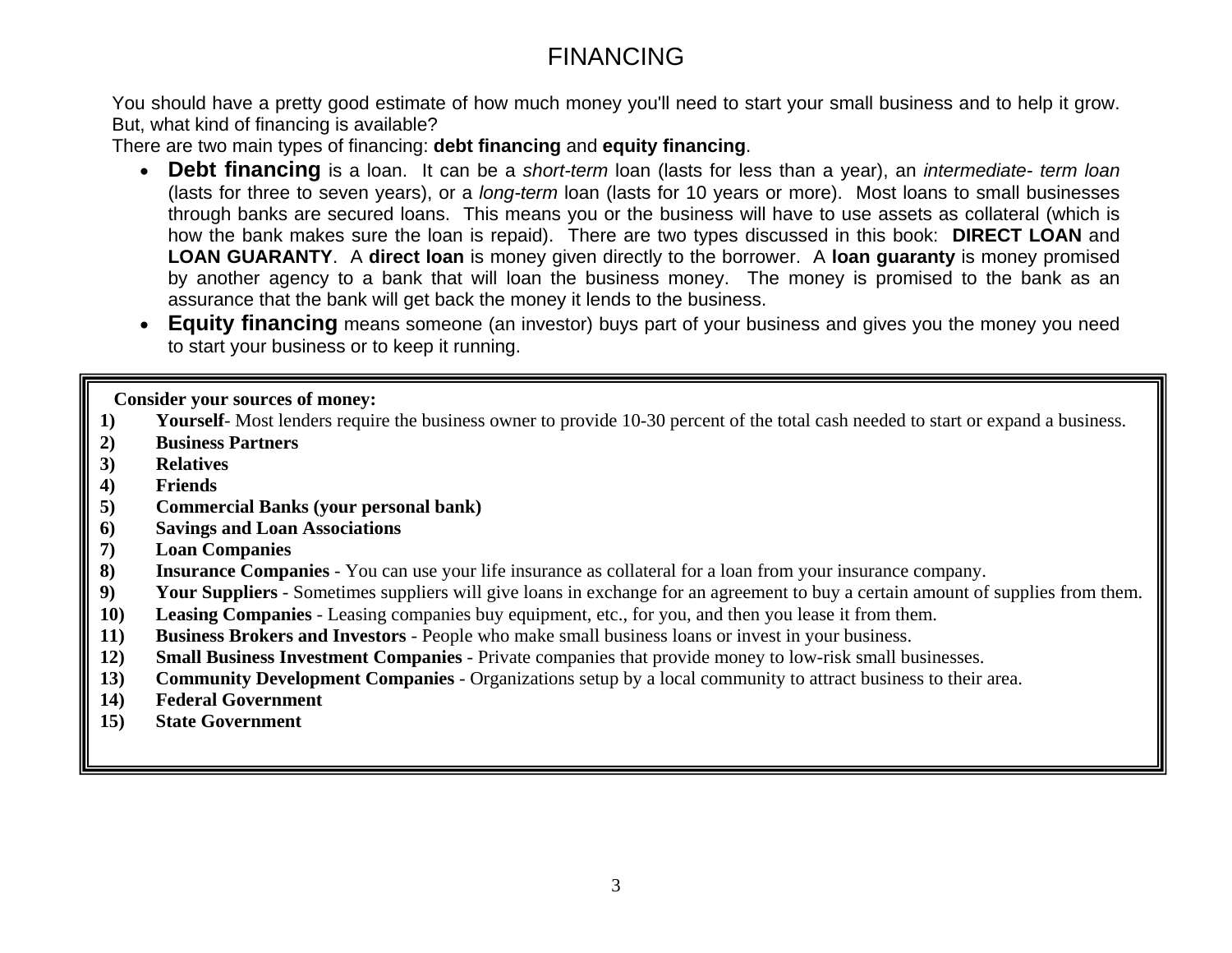For debt financing or equity financing, you will need a **business plan** and a **loan proposal**

<sup>A</sup>**business plan** is a typewritten description of how you will run your business. It will show potential lenders that you are serious about starting a business.

If you need help with your business plan or loan proposal, contact the **Small Business Development Center** nearest you. There is a listing on page 21.

<sup>A</sup>**loan proposal** is like a business plan, but it is aimed directly at the investor or lender you will be talking to. They are usually about 10 pages long and include:

- **how much money you'll need**
- **exactly what the money will be used for**
- **a short description of your business**
- **what kind of terms you want**
- **how you want to repay the loan**
- **what kind of collateral you have available**
- **a list of other sources of funds**
- **a short personal history as it relates to your business**
- **a personal financial statement**
- **an earnings history**
- **financial projections for the next three years and**
- **credit, personal and business references**

When you meet with the lender or investor, be prepared to answer additional questions such as: How will you pay back the money? When will you pay back the money? Why don't you have the money already? The lender wants to make sure you have thought this through and can pay the money back. The investor wants to make sure a wise investment is being made.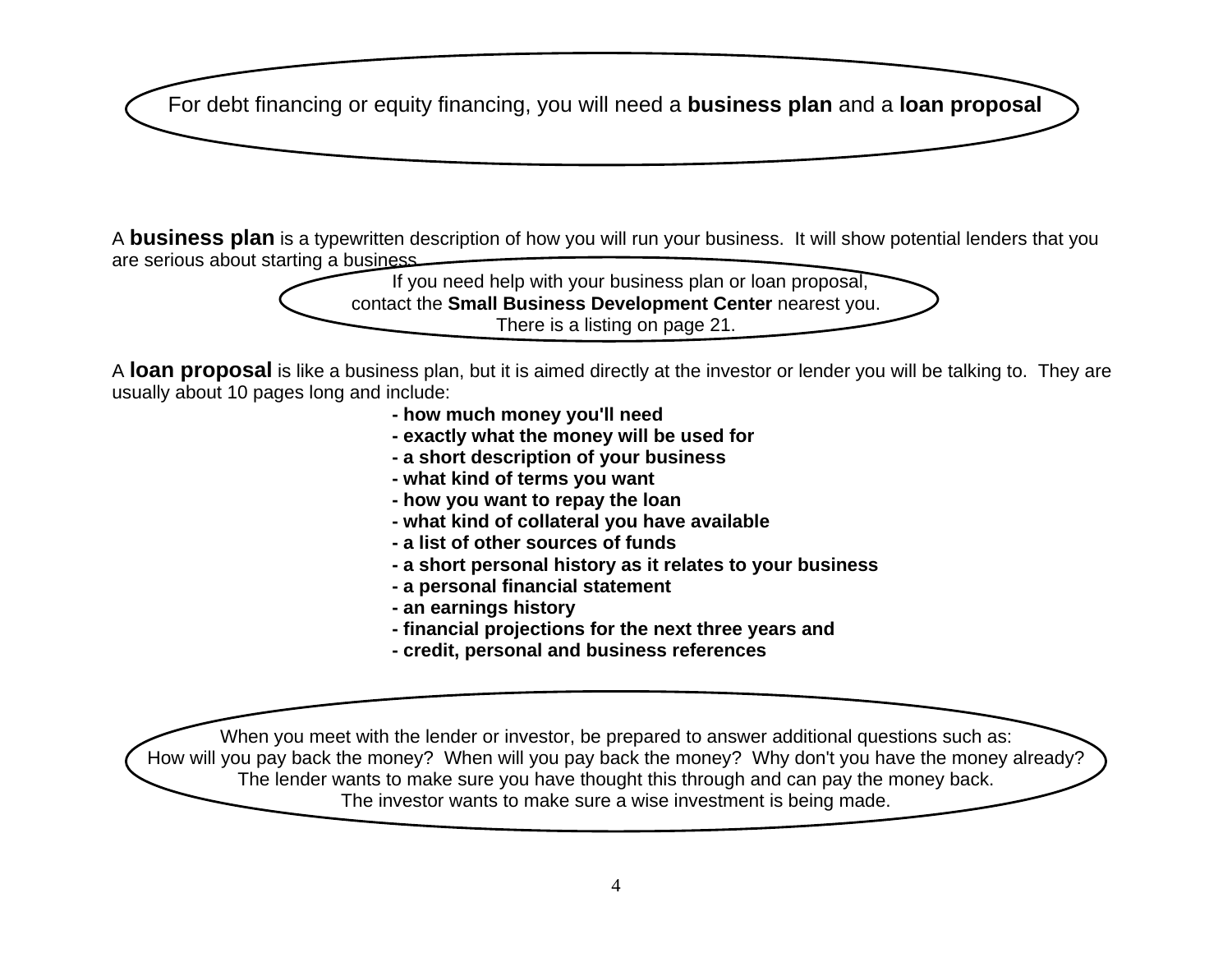# GLOSSARY OF BUSINESS TERMS

**Assets:** personal or business property you own

**Capital:** money **Collateral:** personal or business property (assets) used to secure a loan **Cosigner:** a person who also signs for the loan and is responsible for payments if you default

**Debt Financing:** using a loan as means to start a business **Default:** failing to pay back a loan **Direct Loan:** money is given directly to the borrower

**Equity Financing:** using an investor as means to start a business

**Fixed Costs:** money you must spend (costs) on a regular basis

**Gross Profit:** how much money your business makes after subtracting the cost of goods from the net sales

**Intermediate-Term Loan:** loan for three to seven years

**Liabilities:** amount your business owes to creditors **Loan Guaranty:** money is promised by another agency to a bank that will then loan a business money **Long-Term Loan:** loan for more than 10 years

**Market:** potential customers **Microenterprise:** a small small business

**Net Sales:** amount of money made after sales tax and returns

**Operating Expenses:** how much you will spend to buy the items you will sell, plus how much money it takes to keep the business

running (such as payroll, utilities, rent)

**SBA:** (U. S. Small Business Administration) a federal agency that offers loans, loan guaranties and partially funds the SBDCs

**SBDC:** (Small Business Development Centers of Ohio) provide free business counseling to small start-up and existing businesses (funded by the state and federal governments)

**Short-Term Financing:** a loan for one year or less **Target Market:** specific type of customer you want your business to attract **Terms:** conditions a bank puts on a loan

**Working Capital:** money a business must have on a regular basis to cover operating expenses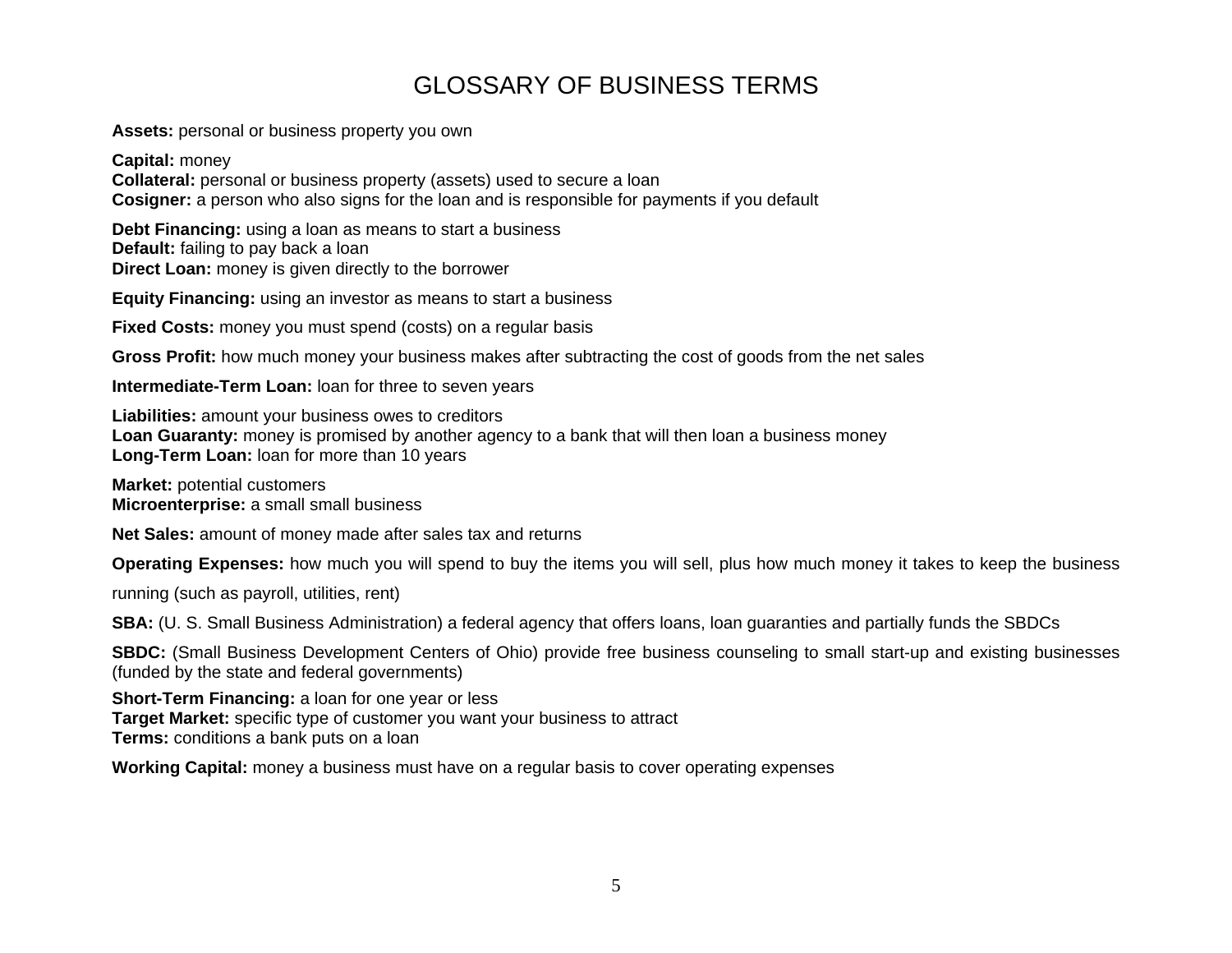# **US SBA FEDERAL LOAN PROGRAMS**

**SBA provides a quaranty for small business loans. The agency does not make or approve the loans. The local Small** *Business Development Centers can assist you in preparing your comprehensive loan package to include such a guaranty before you go to the bank.* 

#### **PROGRAM NAME: SBA Express Loan**

*MAXIMUM AMOUNT AVAILABLE:* \$250,000. Multiple Express loans are eligible as long as the aggregate doesn't exceed \$350,000

*CAN BE USED FOR:* Working capital; business real estate, inventory, equipment, furniture and fixtures and revolving lines of credit

**BORROWER:** Start-up or growing small for-profit businesses.

*ABOUT THE PROGAM:* This is a 50% loan guaranty, which means the SBA does not give you the loan, you must go through your approved local lender. The SBA promises (guarantees) the lender that a portion of the loan will be paid back if the borrower defaults.

*CONTACT:* **Your local SBDC (See the directory on the last page of this document.)**

**PROGRAM NAME:** SBA Community Express Loan

## *MAXIMUM AMOUNT AVAILABLE***:** \$25,000

*CAN BE USED FOR***:** Working capital; business real estate, inventory, equipment, furniture and fixtures and revolving lines of credit.

*BORROWER:* Start-up or growing small for profit businesses.

*ABOUT THE PROGRAM***:** This is an 85% loan guaranty for amounts of \$150,000 or less and 75% on amounts above \$150,000 to \$250,000, which means the SBA does not give the loan directly. You must go through an approved lender. This program is only available to women, minorities, veterans and businesses located in economically distressed areas. Check the Columbus & Cleveland web page respectively at:<http://www.sba.gov/oh/columbus/index.html>or <http://www.sba.gov/oh/cleveland/index.html> for further details on economically distressed locations. This loan program also requires the utilization of an approved technical assistance provider.

# *CONTACT:* **Your local SBDC (See the directory on the last page)**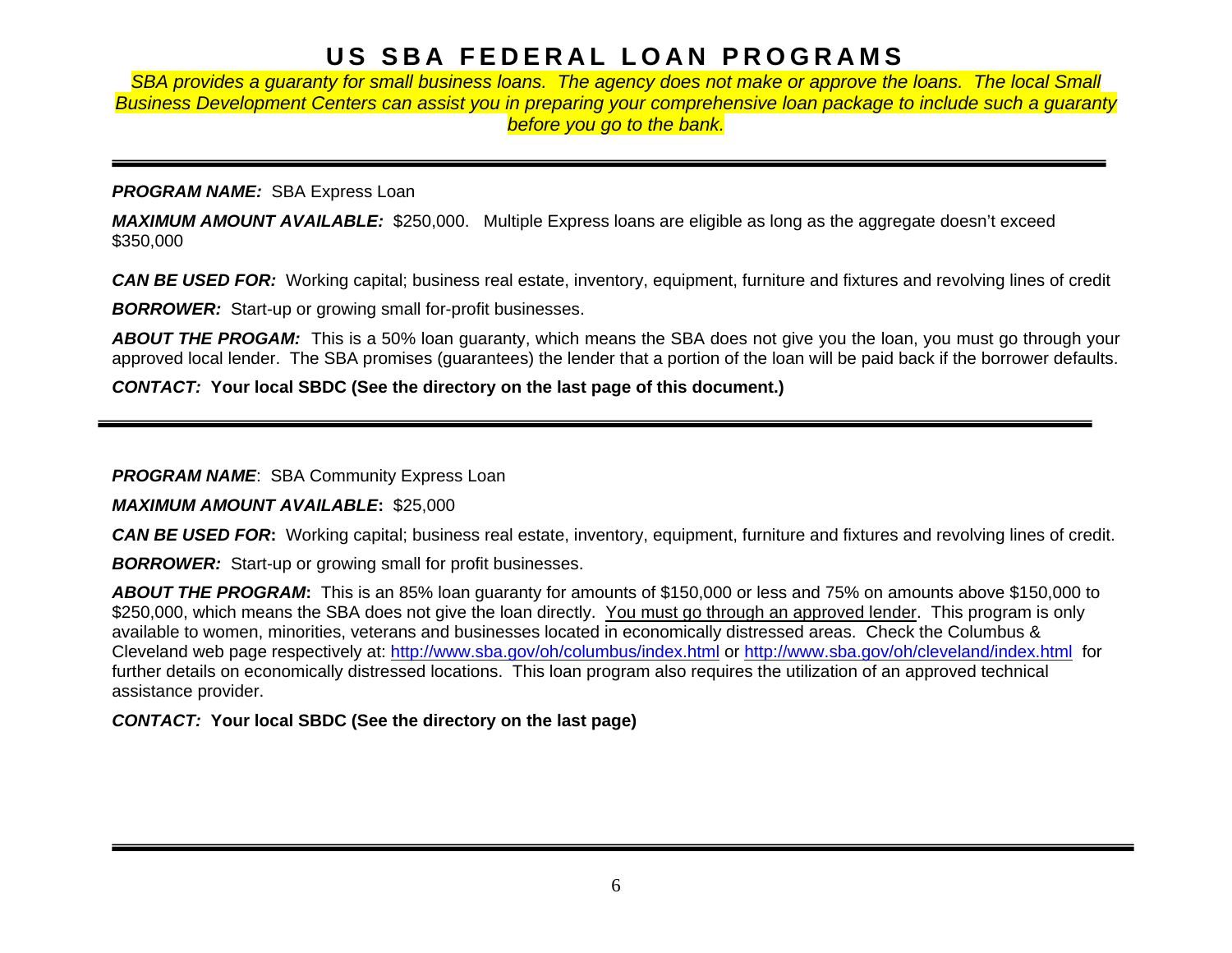**PROGRAM NAME:** Certified Development Company (504) Loan

*MAXIMUM AMOUNT AVAILABLE:* \$1.5 million; Maximum 504 loan to small manufacturer is \$4 million.

*CAN BE USED FOR:* Land or business real estate; constructing or renovating facilities; buying machinery or equipment

*BORROWER:* Growing small for-profit businesses. A typical borrower has contributed at least 10 percent of project cost and has secured up to 50 percent of the project cost from a private-sector lender. Forty percent of the project cost is then secured from a Certified Development Company (CDC).

*ABOUT THE PROGRAM:* This is a take out direct loan facility. The third party lender typically funds 90% of the project costs until a bond is sold to pay down the third party lender to the 50% stated above. CDCs (certified development corporations) are non-profit corporations that administer this loan for SBA. All CDC can process loan transactions in any county in Ohio.

*CONTACT:* **Your local SBDC (See the directory on the last page)**

#### **PROGRAM NAME:** SBA 7(a) Loan Guaranty

*MAXIMUM AMOUNT AVAILABLE:* \$5 million 90% guaranty when loan exceeds \$150,000;

90% guaranty for loans up to \$150,000.

*CAN BE USED FOR:* Working capital; buying land and business real estate; construction, renovation or leasehold, improvements; buying furniture, fixtures, machinery and equipment; buying inventory

*BORROWER:* Small for-profit businesses that can't get financing at reasonable terms through normal lending channels (such as banks, for example).

*ABOUT THE PROGRAM:* This is a loan guaranty. For this program, you work with you local Small Business Development Center (SBDC) to create a loan proposal and application package that is submitted to the participating lender. Like the other loan guaranties, the SBA promises the lender will be paid back a percentage of the loss.

#### *CONTACT:* **Your local SBDC (See the directory on the last page)**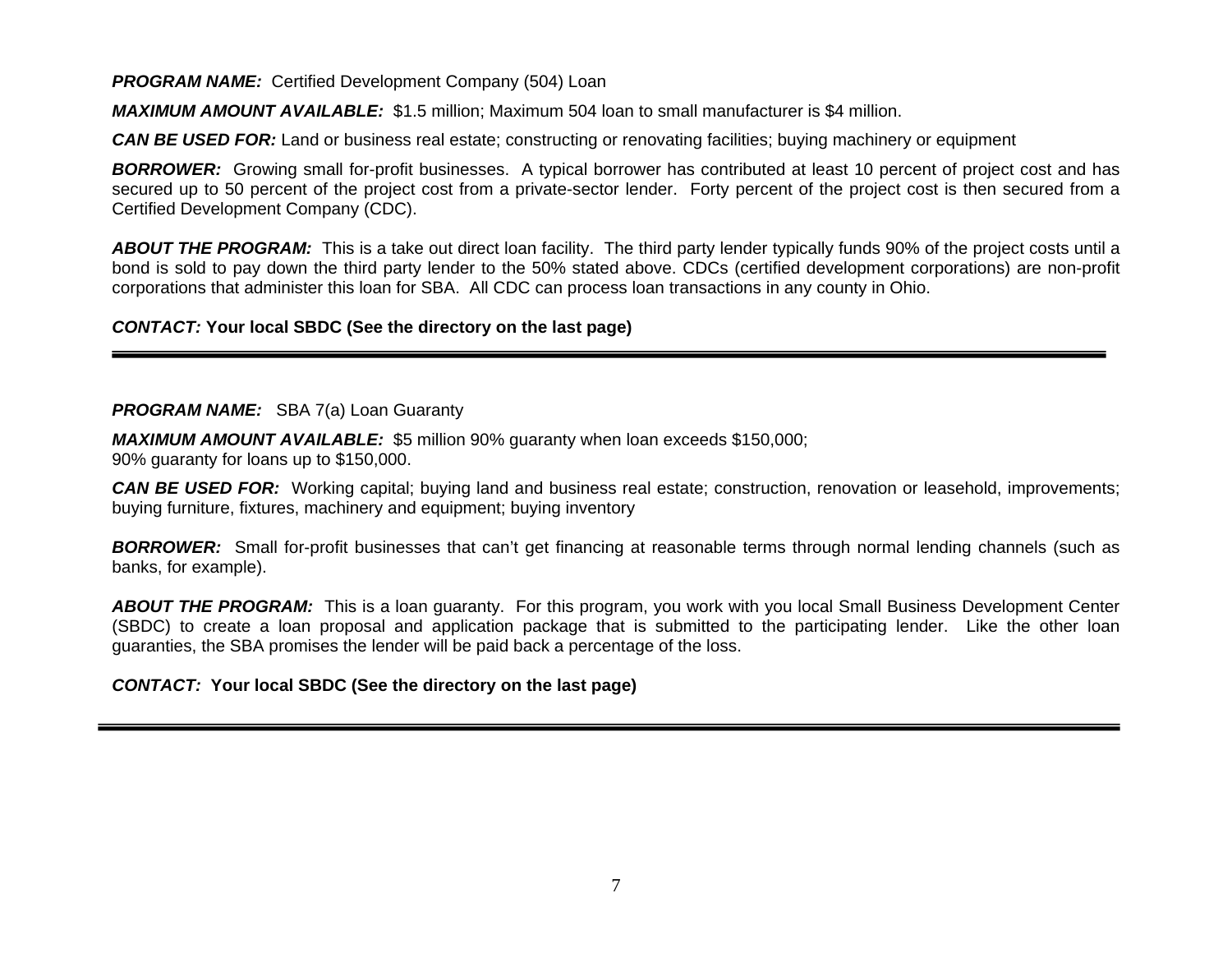#### *PROGRAM NAME:* CAPLines

*MAXIMUM AMOUNT AVAILABLE:* SBA generally can guatantee up to \$1 million, with a maximum interest rate for loans over \$50,000 of prime +2.25%. Total \$2 million.

*CAN BE USED FOR:* Working capital; buying land and business real estate; construction, renovation or leasehold, improvements; buying furniture, fixtures, machinery and equipment; buying inventory

*BORROWER:* This program targets low income borrowers, disabled business owners, new and emerging businesses, veterans, exporters, rural and specialized industries

*ABOUT THE PROGRAM:* The program uses intermediaries (**Small Business Development Centers**) to assist prospective borrowers in developing viable loan application packages and securing loans.

*CONTACT:* **Your local SBDC (See the directory on the last page)** 

#### **PROGRAM NAME:** Prequalification Loan Program

*MAXIMUM AMOUNT AVAILABLE:* \$250,000 80% guaranty for loans up to & including \$100,000 and 75% for loans over \$100,000.

*CAN BE USED FOR:* Working capital; buying land and business real estate; construction, renovation or leasehold, improvements; buying furniture, fixtures, machinery and equipment; buying inventory

*BORROWER:* This program targets low income borrowers, disabled business owners, new and emerging businesses, veterans, exporters, rural and specialized industries

*ABOUT THE PROGRAM:* The program uses intermediaries (**Small Business Development Centers**) to assist prospective borrowers in developing viable loan application packages and securing loans.

#### *CONTACT:* **Your local SBDC (See the directory on the last page)**

*PROGRAM NAME:* Low Documentation Loan Program

*MAXIMUM AMOUNT AVAILABLE:* \$150,000

**ABOUT THE PROGRAM:** A "Low Doc" loan reduces the paperwork currently involved in 7(a) loan request.

*CONTACT:* **Your local SBDC (See the directory on the last page)**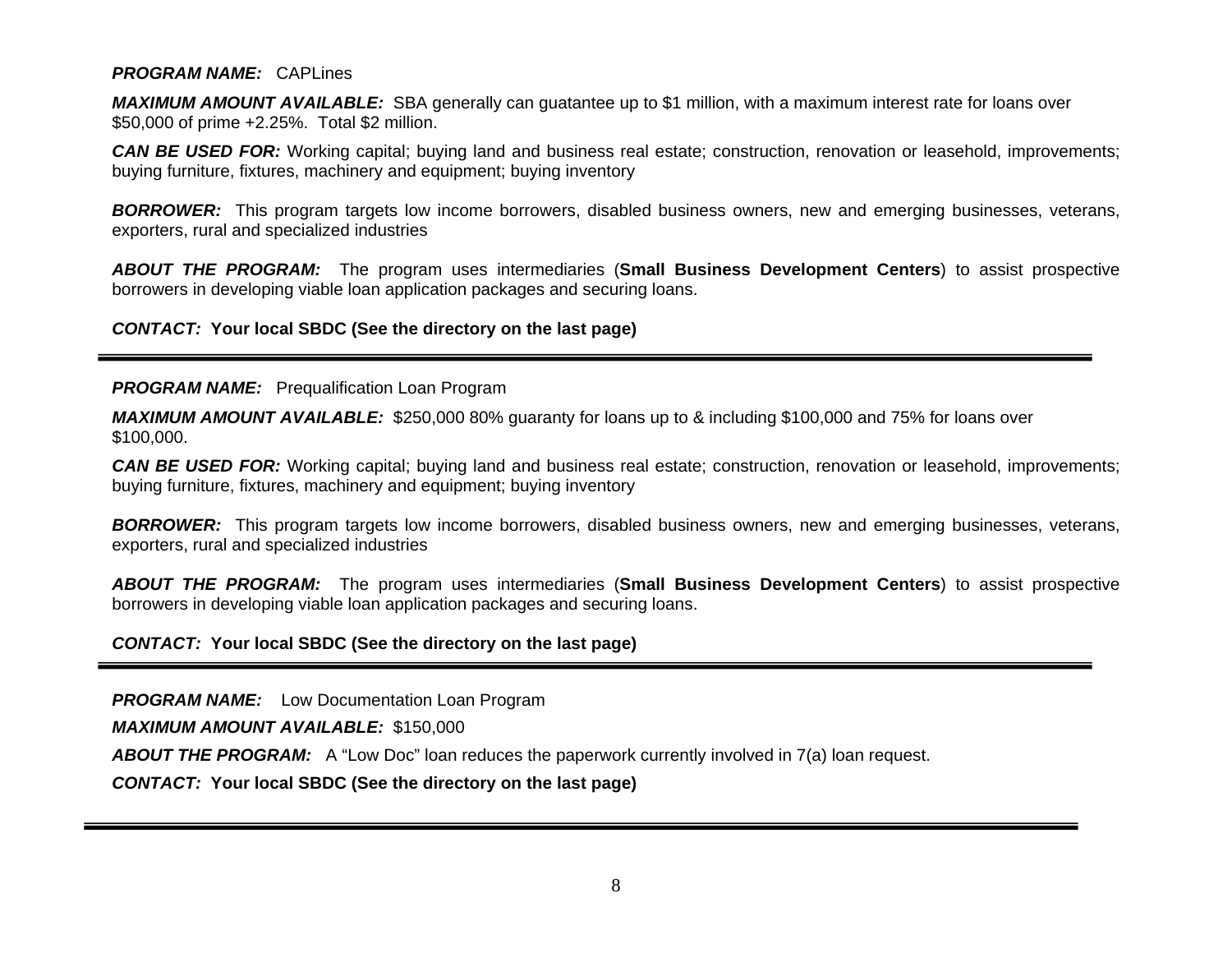#### **PROGRAM NAME:** The International Trade Loan Program

#### *MAXIMUM AMOUNT AVAILABLE:* \$1.25 million

ABOUT THE PROGRAM: For small business engaged in or ready to begin international trade or adversely affected by competition from imports.

#### *CONTACT:* **Your local SBDC (See the directory on the last page)**

#### **PROGRAM NAME** : SBA Patriot Express Loan

#### *MAXIMUM AMOUNT AVAILABLE***:** \$500,000

*CAN BE USED FOR***:** Most business purposes, including start-up, expansion, equipment purchases, working capital, inventory or business-occupied real-estate purchases.

*BORROWER:* Start-up or growing small for profit businesses. Specifically: Veterans Service-disabled veterans; Active-duty service members eligible for the military's Transition Assistance Program; Reservists and National Guard members; Current spouses of any of the above; widowed spouse of a service member or veteran who died during service or of a service-connected disability. The SBA and its resource partners are focusing additional efforts on counseling and training to augment this loan initiative.

*ABOUT THE PROGRAM***:** The new Patriot Express loan is offered by SBA's network of participating lenders nationwide and features our fastest turnaround time for loan approvals. Loans are available up to \$500,000 and qualify for SBA's maximum guaranty of up to 85 percent for loans of \$150,000 or less and up to 75 percent for loans over \$150,000 up to \$500,000. For loans above \$350,000, lenders are required to take all available collateral.

#### *CONTACT:* **Your local SBDC (See the directory on the last page)**

# **Export Loan Programs**

SBA has placed a priority on helping small business exporters—some 70 percent of all U.S. exporters have 20 or fewer employees—with a number of loan programs specifically designed to help them develop or expand their export activities.

#### *PROGRAM NAME:* Export Express

#### *MAXIMUM AMOUNT AVAILABLE***:** \$250,000

*CAN BE USED FOR:* Standby letters of credit when required as a bid bond, performance bond or advance payment guarantee, participation in a foreign trade show, purchase of real estate and equipment to be used in the production of goods or services for export, providing term loans and other financing to enable small business concerns, including export trading companies and export management companies, to develop foreign markets, or acquisition, construction, renovation, modernization, improvement or expansion of productive facilities or equipment to be used in the United States in the production of goods or services for export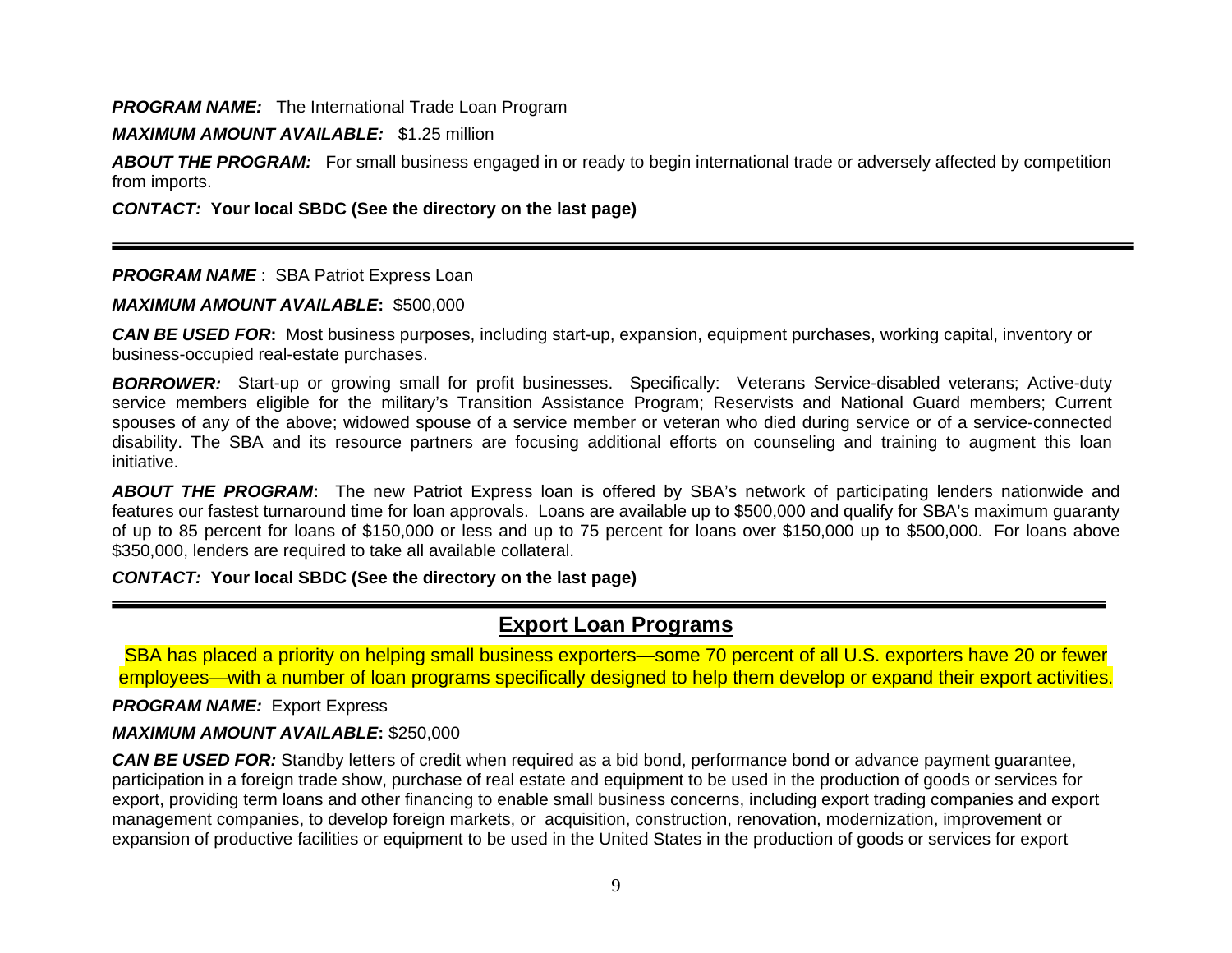*BORROWER:* Manufacturers, wholesalers, export trading companies and service exporters.

*ABOUT THE PROGRAM:* Helps small businesses develop or expand their export markets. The program provides exporters and lenders a streamlined method to obtain SBA-backed financing. Normally, the lender receives an 85 percent guaranty for loan amounts up to \$150,000 and 75 percent on loan amounts between \$150,000 and \$250,000.

# *CONTACT:* **Your local SBDC (See the directory on the last page)**

# *PROGRAM NAME:* Export Working Capital Program (EWCP)

#### *MAXIMUM AMOUNT AVAILABLE:* \$2 million

*CAN BE USED FOR:* Loans are used for transaction financing. EWCP loans can also be used to even out cash flow when exporters have negotiated longer sales terms and cannot carry the resulting receivables with their own working capital.

*BORROWER:* Manufacturers, wholesalers, export trading companies and service exporters. EWCP loan borrowers must meet SBA 7(a) eligibility and size standards (less than 500 employees for manufacturers, less than 100 employees for wholesalers) and have been in business for at least one year.

*ABOUT THE PROGRAM:* Export Working Capital Program (EWCP) loans are targeted to small businesses that are able to generate export sales and need additional working capital to support these sales The exports being financed must be shipped and titled from the United States; there is no U.S. content requirement for the product being exported.

## *CONTACT:* **Your local SBDC (See the directory on the last page)**

*RATES:* lowest interest rates for business loans, generally 2.25 percent to 4.75 percent over prime depending upon the size and maturity of the loan. Your local SBA district office will have a listing of Patriot Express lenders in your area.

#### *SPECIAL NOTICE:*

*There are no loans specifically for minorities, women, veterans or the disabled. All SBA loans are open to all existing and potential small businesses that meet the SBA size standards. SBA size standard requirements vary from program to program. For specific standards for the loan program you're interested in, contact the agency listed in the loan program description or the SBA at the following numbers:* 

**SBA Cleveland Office SBA Columbus Office SBA Cincinnati Office PHONE: (216) 522-4180 Phone: (614) 469-6860 Phone: (513) 684-2814** 

Information is also on the web at: **[www.sba.gov](http://www.sba.gov/)**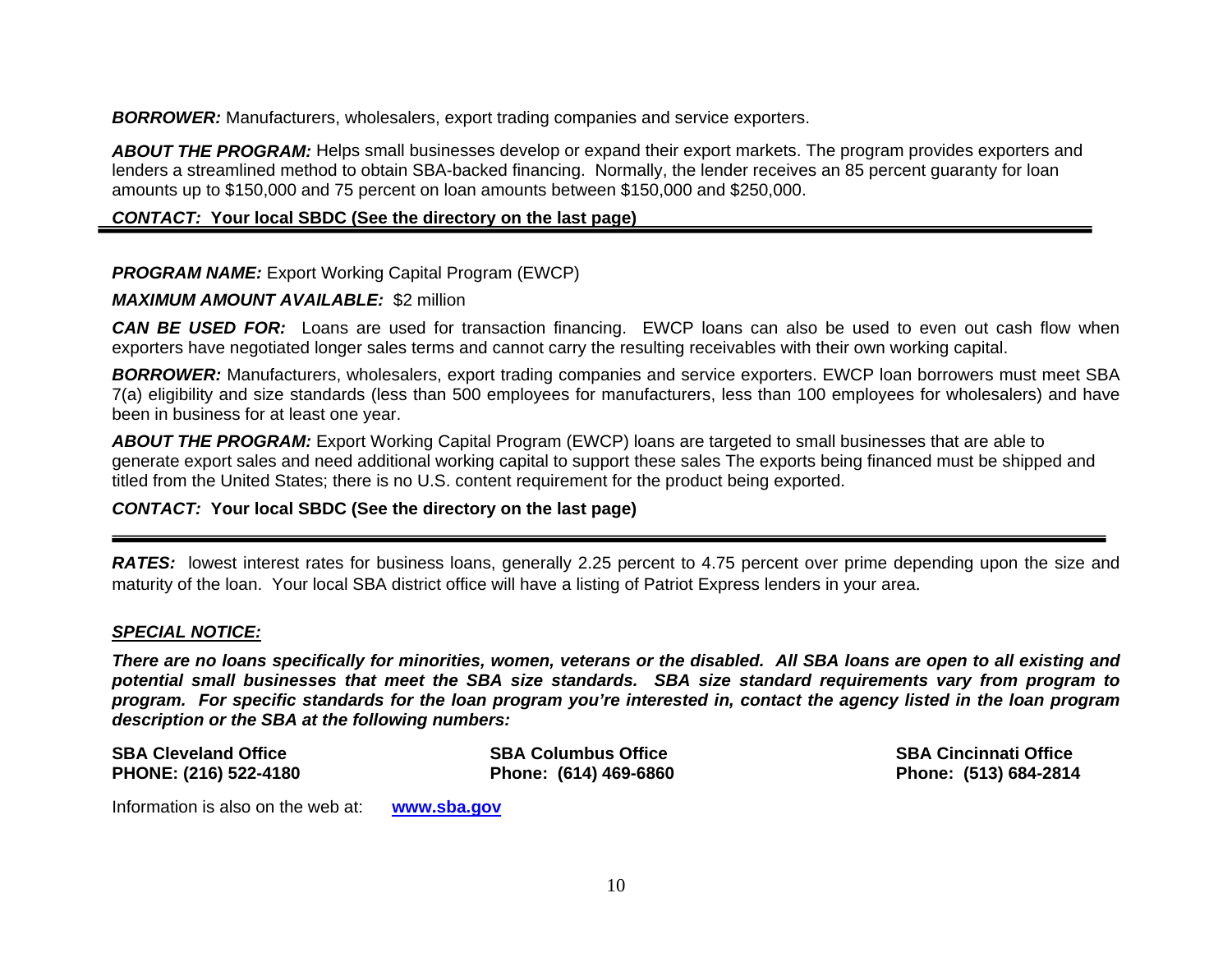#### **WOTC Program Incentives Veteran's Job Training Act**

Tax credits for employers were provided under the Targeted Jobs Tax Credit program as an incentive to hire and train economically disadvantaged persons and others who face problems in entering the workforce. A portion of the first-year wages of eligible individuals may be used to reduce the employer's federal income taxes. The Targeted Jobs Tax Credit has been replaced by the Work Opportunity Tax Credit.

Under another federal program, up to 50 percent of the pay of newly-hired veterans may be reimbursed under the Veterans' Job Training Act. The reimbursement is available to any employer that hires a Korean War or Vietnam-era veteran under an approved plant to train or retain the participant for a permanent position with the company.

A directory of the Employment and Training Administration appears p. 101:1041. That agency of the U. S. Department of Labor administers the Work Opportunity Tax Credit program.

**Summer Jobs**: A special provision in the WOTC program benefits both large and small employers that hire certain economically disadvantaged youths during the summer. The credit is 35 percent of up to \$3,000 in wages paid to qualified summer youth employees during any 90-day period between May 1 and September 15. (Age is calculated as of May 1 if the individual does not begin working until after that date.) A retention period comprising a minimum of 20 days, or 120 hours, of paid employment is required to claim the summer youth employee credit. (If employment of the youth continues after the summer months, the employer may take regular targeted jobs tax credit. Wages paid during the summer that qualify for the credit are offset against the \$6,000 limit. New certification also is required.)

**WOTC Eligibility Forms**: Form 8850 Work Opportunity Credit Pre-screening Notice and Certification Request.

**WOTC Filing Requirements**: At tax time, the employer completes IRS Form 5884 and files it with the tax return. Only one Form 5884 is needed, regardless of the number of WOTC workers hired. **References**: [www.irs.gov](http://www.irs.gov/) or <http://www.doleta.gov/business/incentives/opptax/> **The Ohio Department of Job & Family Services Bureau of Support Services, WOTC Section P.O. Box 1618 Columbus, OH 43216-1618 PHONE: (614) 644-096[6](http://www.jfs.ohio.gov/WOTC) [WWW.JFS.OHIO.GOV/WOTC](http://www.jfs.ohio.gov/WOTC)**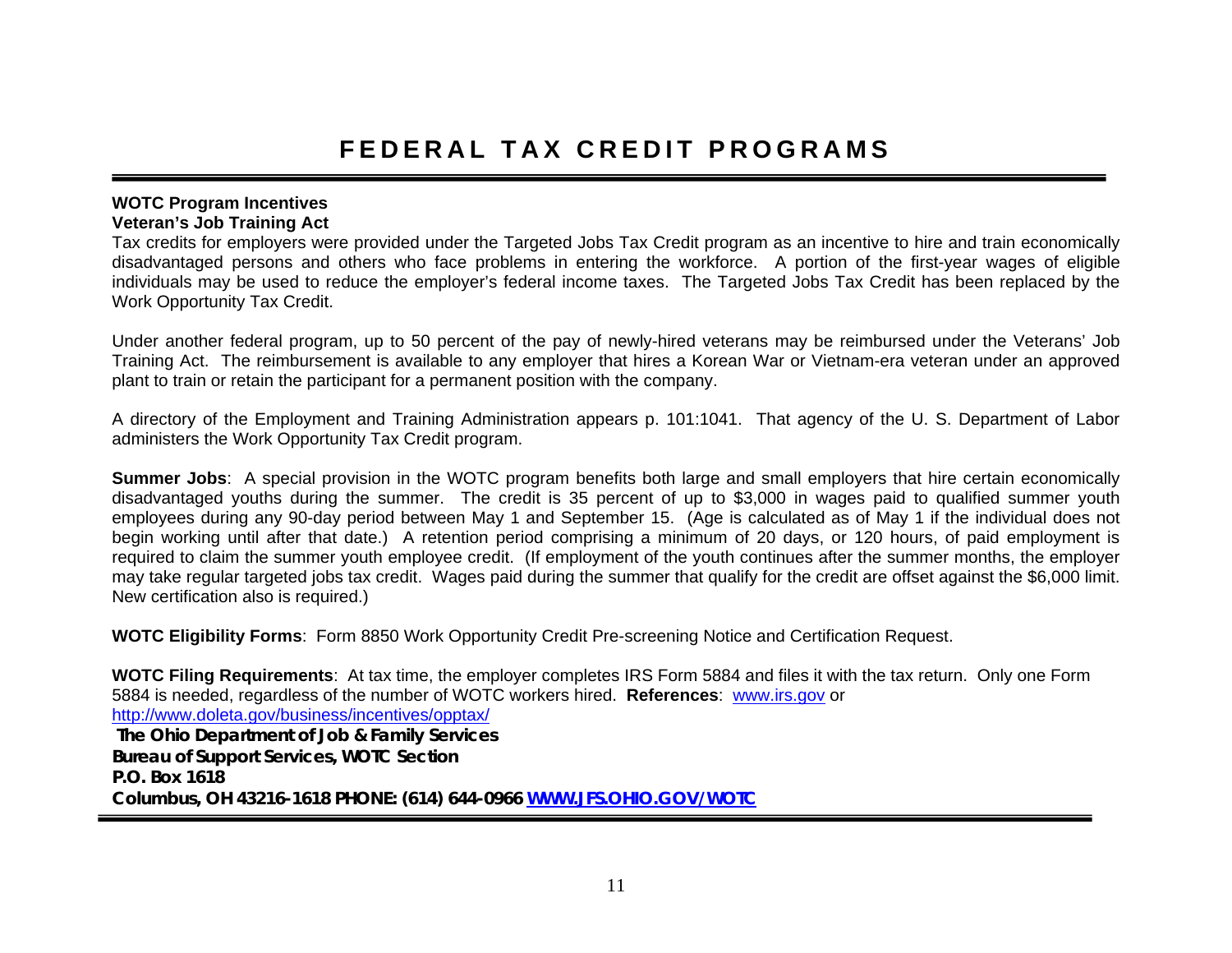# **OHIO LOAN PROGRAMS**

## *PROGRAM NAME:* GrowNOW

Ohio Treasurer Richard Cordray's GrowNOW interest rate reduction program is designed to help small businesses grow by providing them with critical cash flow. When a business is approved for a loan from one of the hundreds of eligible banks in Ohio, GrowNOW provides an additional three percent (3%) discount on the loan's already-negotiated interest rate, when the loan is linked to creating or saving jobs in Ohio.

Here's how the program works: The Ohio Treasury places a certificate of deposit in the bank where the small business loan is held and agrees to take a three percent reduced interest rate on the State's deposit. In return, the bank passes the three percent savings along to the small business owners in the form on an interest rate reduction.

With GrowNOW everyone gets to do what they are best at: The Treasury investments in Ohio; Banks make credit decisions; and Small businesses create jobs of Ohioans.

If you are a Veteran, check out the Veteran's Preference.

Your small business must meet the following criteria:

- 1. Less than 150 employees
- 2. Offices in Ohio
- 3. Organized for profit

#### *CONTACT:* **State Treasurer's Office PHONE: (800) 228-1102**

*ONLINE:* **[www.tos.ohio.gov](http://www.tos.ohio.gov/) or [www.grownow.ohio.gov](http://www.grownow.ohio.gov/)**

*PROGRAM NAME:* Pioneer Rural Loan

*MAXIMUM AMOUNT AVAILABLE:* \$750,000

*CAN BE USED FOR:* Buying, expanding, or renovating land facilities; buying equipment

*BORROWER:* Small for-profit start-up and existing businesses in Ohio's rural areas that will create or retain jobs

*ABOUT THE PROGRAM:* This program is available to businesses that can document job creation in Ohio's rural areas. Borrowers must create/retain at least one job for every \$35,000 received during the first 3 years of the project.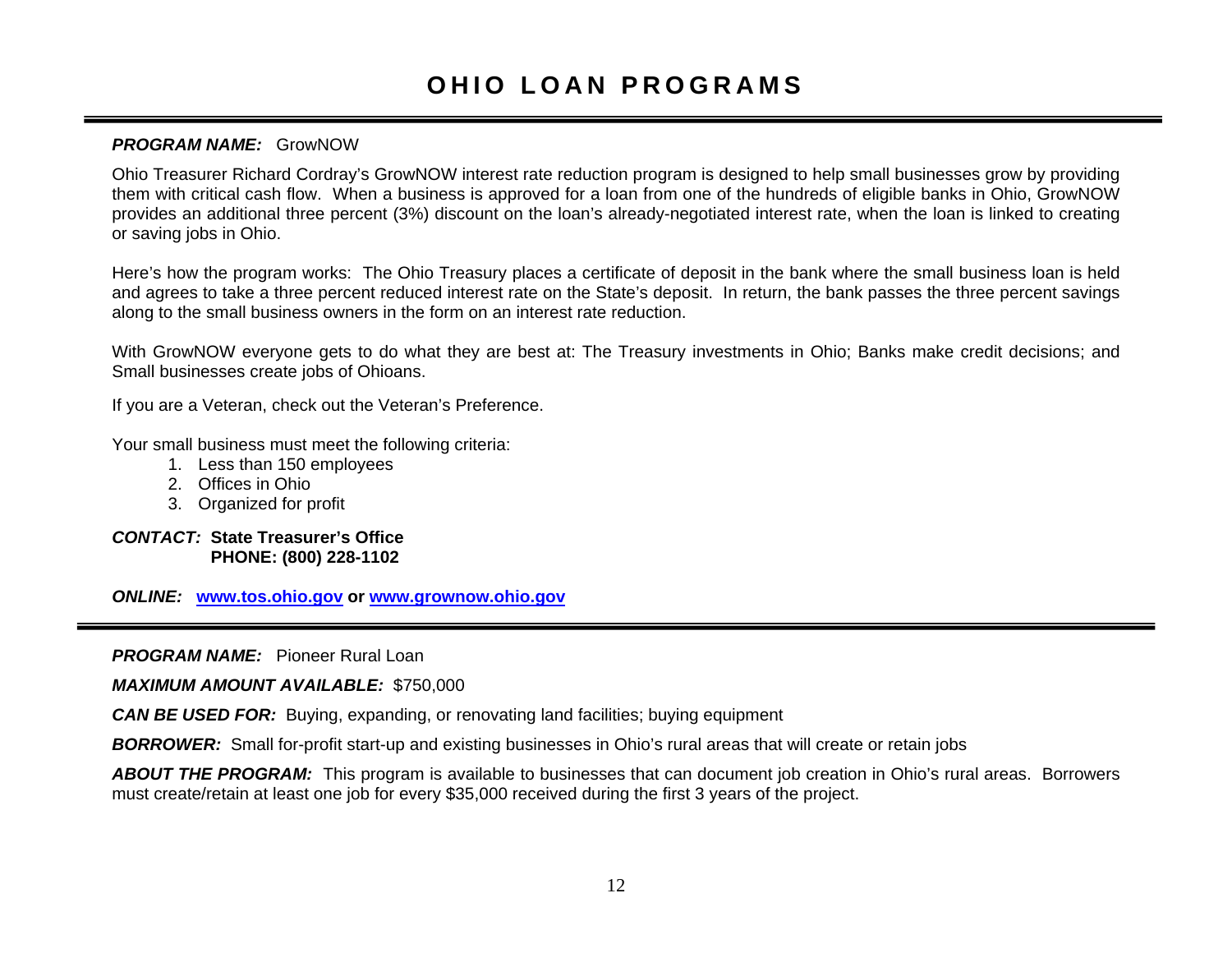*CONTACT:* **Ohio Department of Development, Office of Business Development PHONE: (614) 466-4551 or (800) 848-1300 ext. 6-4555** *ONLINE:* **[http://www.development.ohio.gov/Business/Loans\\_Grants.htm](http://www.development.ohio.gov/Business/Loans_Grants.htm)**

*PROGRAM NAME:* Regional 166 Loan

*MAXIMUM AMOUNT AVAILABLE:* \$500,000

*CAN BE USED FOR:* Buying, expanding or renovating land and facilities; buying equipment

*BORROWER:* Small for-profit start-up and existing businesses in Ohio's rural areas that will create or retain jobs

ABOUT THE PROGRAM: This program is available through eleven local economic development organizations throughout the state. Borrowers must show repayment and management capabilities. One job must be created or retained for every \$35,000.

#### *CONTACT:* **Ohio Department of Development, Office of Business Development PHONE: (614) 466-4551 or (800) 848-1300 ext. 6-4551**

*ONLINE:* **[http://www.development.ohio.gov/Business/Loans\\_Grants.htm](http://www.development.ohio.gov/Business/Loans_Grants.htm)**

*PROGRAM:* 166 Direct Loan

*MAXIMUM AMOUNT AVAILABLE:* \$1,000,000

*CAN BE USED FOR:* Buying, expanding or renovating land and facilities; buying equipment

*BORROWER:* For-profit start-up and existing businesses. Industrial projects are preferred.

*ABOUT THE PROGRAM:* One job must be created or retained for every \$15,000 received or \$35,000 used in priority investment

areas

*CONTACT:* **Ohio Department of Development, Office of Business Development PHONE: (614) 466-4551 or (800) 848-1300 ext. 6-4551**

*ONLINE:* **[http://www.development.ohio.gov/Business/Loans\\_Grants.htm](http://www.development.ohio.gov/Business/Loans_Grants.htm)**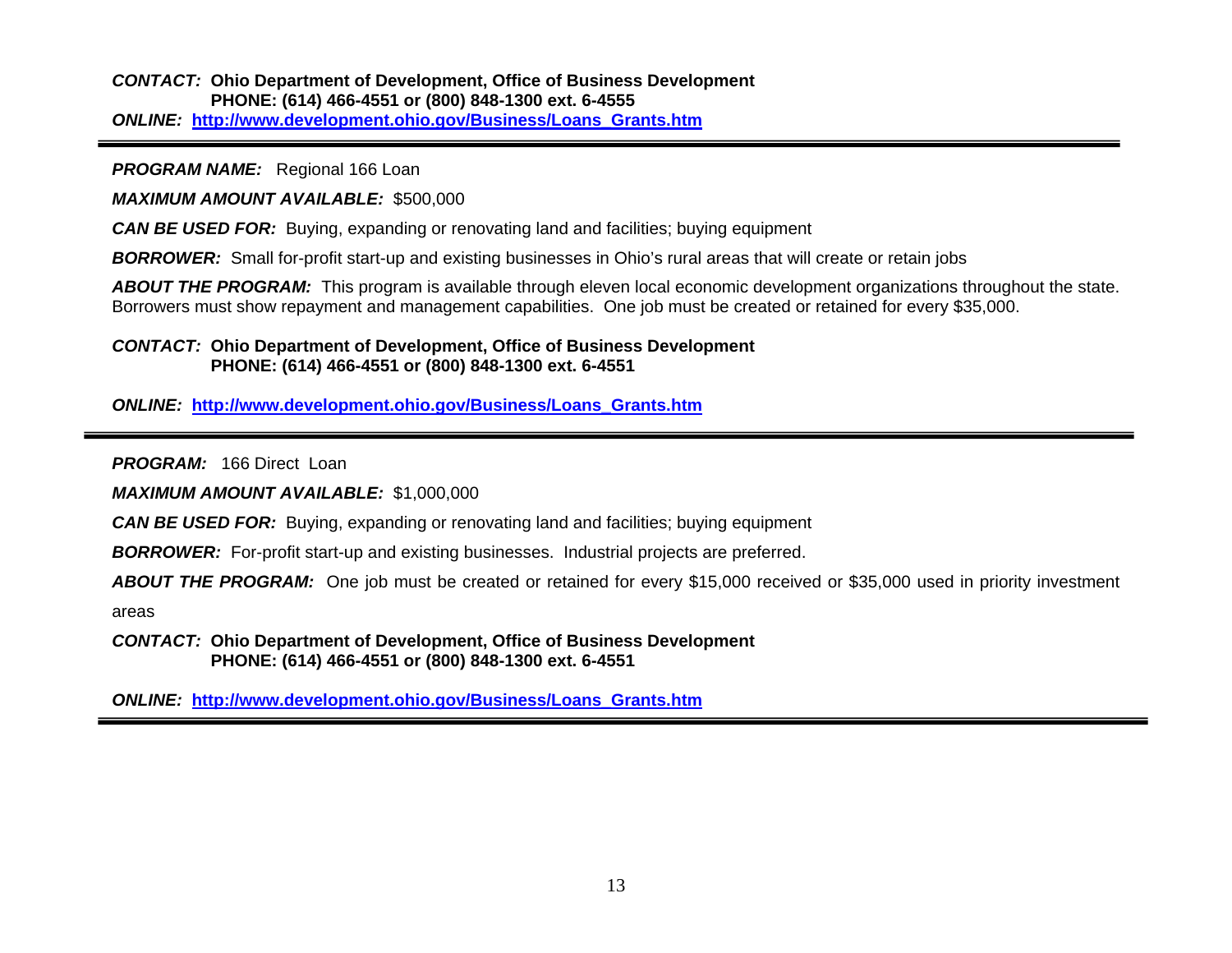#### *PROGRAM***:** Capital Access

- The Ohio Capital Access Program encourages state chartered financial institutions to make loans to For Profit or Non Profit small businesses that are having difficulty obtaining business loans through conventional underwriting standards.
- The Ohio Capital Access Program encourages lending by establishing a unique loan "guarantee" reserve pool at an Ohio Capital Access Program participating lending institution. The state, the lender and the borrower each pay a small fee contribution into the pool. The reserve pool is available to the participating lender for recovery of any losses on any loan they have enrolled on the Ohio Capital Access Program.
- Small businesses: should apply for a working capital, refinance or fixed asset loan with any participating lender.

**Office of Minority Business Financial Incentives Minority Business Enterprise Division Ohio Department of Development 77 South High Street, 26th Floor Columbus, Ohio 43215-6108** 

**ONLINE: [http://www.development.ohio.gov/Business/Loans\\_Grants.htm](http://www.development.ohio.gov/Business/Loans_Grants.htm)**

#### **PROGRAM:** Ohio Enterprise Bond Fund

Provide loans for land and building acquisition, construction, expansion or renovation and equipment purchases for eligible businesses.

*RATE/TERM*: Long-term, fixed rate for up to 20 years; Interest rate based on Standard & Poor's AA-minus rating, for up to 90 percent of total project amount.

*BENEFITS:* Access to national capital markets for unrated companies; May not require third-party credit enhancement.

*ELIGIBILITY:* Must show repayment and management capabilities. Must be able to document job creation or retention; Ohio prevailing wage rate applies.

## **PROGRAM GUIDELINES: [http://www.development.ohio.gov/Business/Loans\\_Grants.htm](http://www.development.ohio.gov/Business/Loans_Grants.htm)**

**CONTACT PHONE NUMBER: Ohio Department of Development, Office of Financial Incentives (614) 466-5420 or (800) 848-1300 x 6-5420**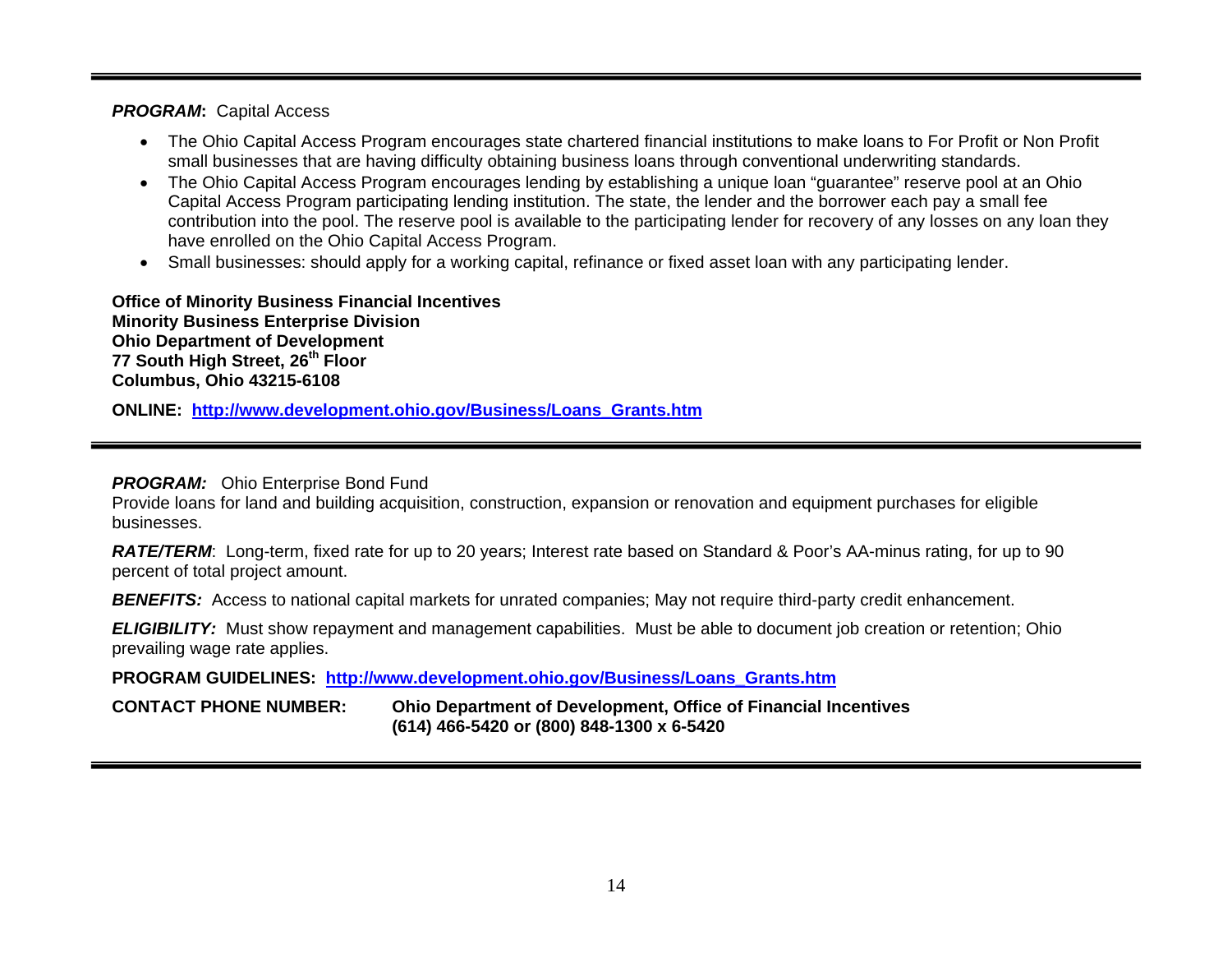*PROGRAM:* Volume Cap Program

Federally authorized programs providing authority to issue tax-exempt bonds for select private (non-governmental) activities.

*RATE/TERM*: Project funding is awarded to sections 122-4-01 to 122-4-08 OAC.

**BENEFITS:** Authorizes bond issuers with ability to finance projects at interest rates below that of the conventional market.

*ELIGIBILITY:* Must involve mortgage loans to low-income home buyers, student loans, construction or improvement of certain types of manufacturing facilities, solid waste treatment equipment or pollution abatement facilities, or multi-family rental housing development or renovation.

#### **CONTACT PHONE NUMBER: Ohio Department of Development, Office of Financial Incentives (614) 466-5420 or (800) 848-1300 x 6-5420**

**ONLINE: [http://www.development.ohio.gov/Business/Loans\\_Grants.htm](http://www.development.ohio.gov/Business/Loans_Grants.htm)**

# *PROGRAM:* Rural Industrial Park Loan

Provides direct loans and loan guarantees to rural, distressed local communities and other eligible applicants committed to creating well-planned industrial parks.

**RATE/TERM:** The maximum loan available is the lesser of \$1 million dollars or 75 percent of total project costs. The maximum loan term available 15 years. During the first five years of the loan, the annual rate shall be zero percent. In year six and thereafter, the interest rate will be set no greater than 50 percent of the prime rate which shall be determined solely by the Director of ODOD. Payment of the loan principal may be deferred until revenues are generated from the project, up to a maximum of five years.

**BENEFITS:** Availability of newly constructed buildings and completed infrastructure to encourage business expansion in rural Ohio.

*ELIGIBILITY:* Non-profit organizations that promote economic development in rural areas; Local government units are eligible to apply for the financing of off-site public infrastructure improvements (i.e., water, sewer, roads etc.).

**PROGRAM GUIDELINES: [http://www.development.ohio.gov/Business/Loans\\_Grants.htm](http://www.development.ohio.gov/Business/Loans_Grants.htm)**

**CONTACT PHONE NUMBER: Ohio Department of Development, Office of Financial Incentives (614) 466-5420 or (800) 848-1300 x 6-5420**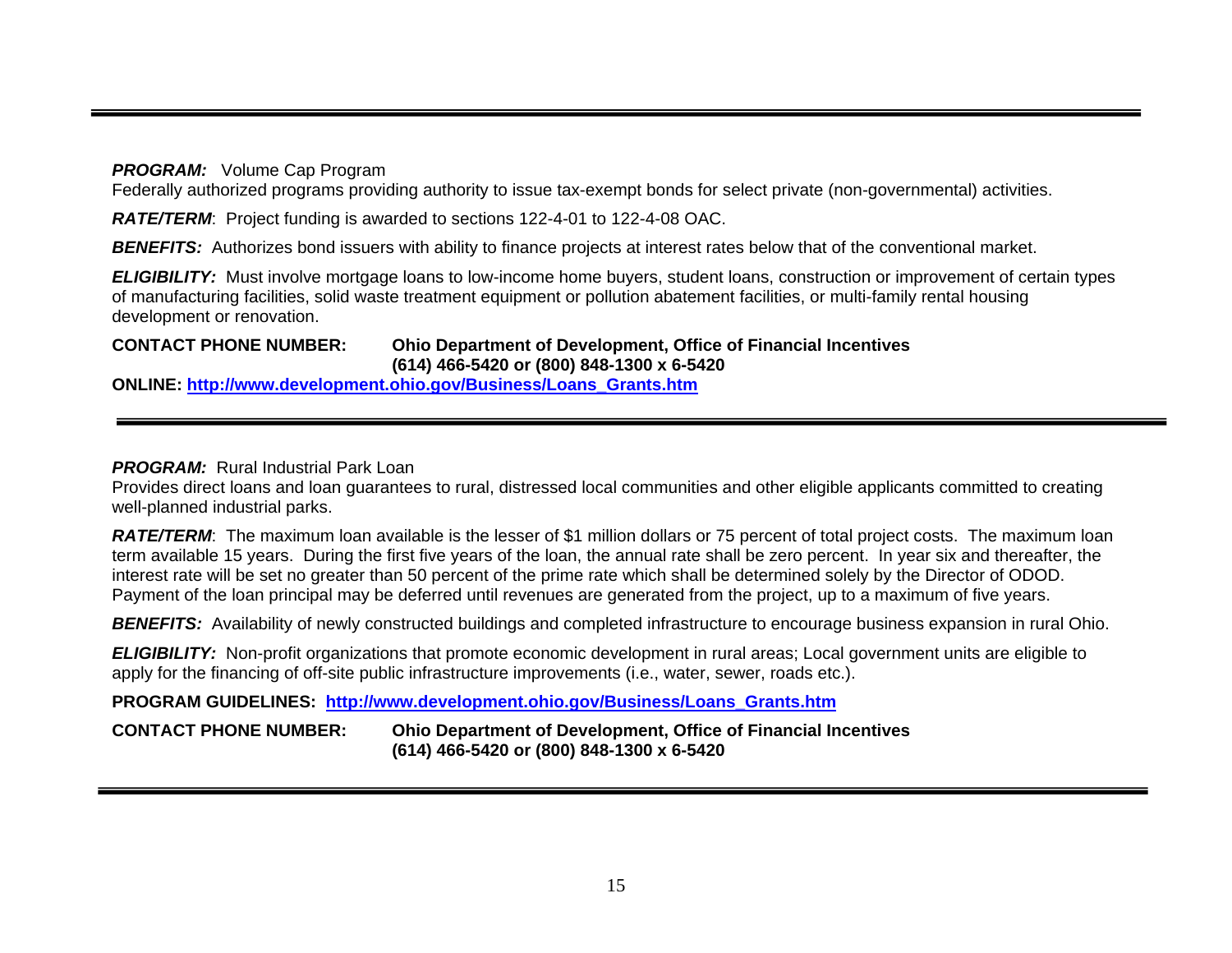#### *PROGRAM:* Urban Redevelopment Loan

Removes development barriers from urban core property so that private sector job opportunities can be created.

*RATE/TERM*: The maximum loan available is the lesser of \$5 million dollars or 40 percent of eligible costs. The maximum loan term is up to 15 years. Principal and interest may be deferred for the first 5 years. The interest is no greater than 50 percent of the prime rate as determined by the Director of Development. Municipalities will be

**BENEFITS:** Availability of funds. Redevelopment of urban properties.

*ELIGIBILITY:* Distressed MSA Central Cities – Municipality of designated nonprofit economic development organization. Land and building acquisition, infrastructure improvements, brownfield site remediation activities, and building renovation.

#### **CONTACT PHONE NUMBER: Ohio Department of Development, Office of Financial Incentives (614) 466-5420 or (800) 848-1300 x 6-5420**

**ONLINE: [http://www.development.ohio.gov/Business/Loans\\_Grants.htm](http://www.development.ohio.gov/Business/Loans_Grants.htm)**

## **PROGRAM:** Innovation Ohio Loan Fund Program

The IOF can finance up to 75 percent of a project's qualifying costs through loans in the range of \$500,000 to \$3 million.

**RATE/TERM:** While loan terms will be individually negotiated, interest rates will be prime (as of proposal submission deadline) +2 percent and term will be 4-7 years. Additional fees will bring the total costs of funds to an effective rate of 8 to 12 percent.

**BENEFITS:** Provides financial resources for product commercialization for leading technology companies.

*ELIGIBILITY:* Allowable costs include the acquisition, construction, renovation or improvement of facilities, and the acquisition and installation of equipment for innovative projects that create new products and services.

**APPLICATION:** [http://www.development.ohio.gov/cms/uploadedfiles/EDD/IOF%20Guidelines\(1\).pdf](http://www.development.ohio.gov/cms/uploadedfiles/EDD/IOF%20Guidelines(1).pdf)

## **CONTACT PHONE NUMBER: Ohio Department of Development, Office of Financial Incentives (614) 466-5420 or (800) 848-1300 x 6-5420**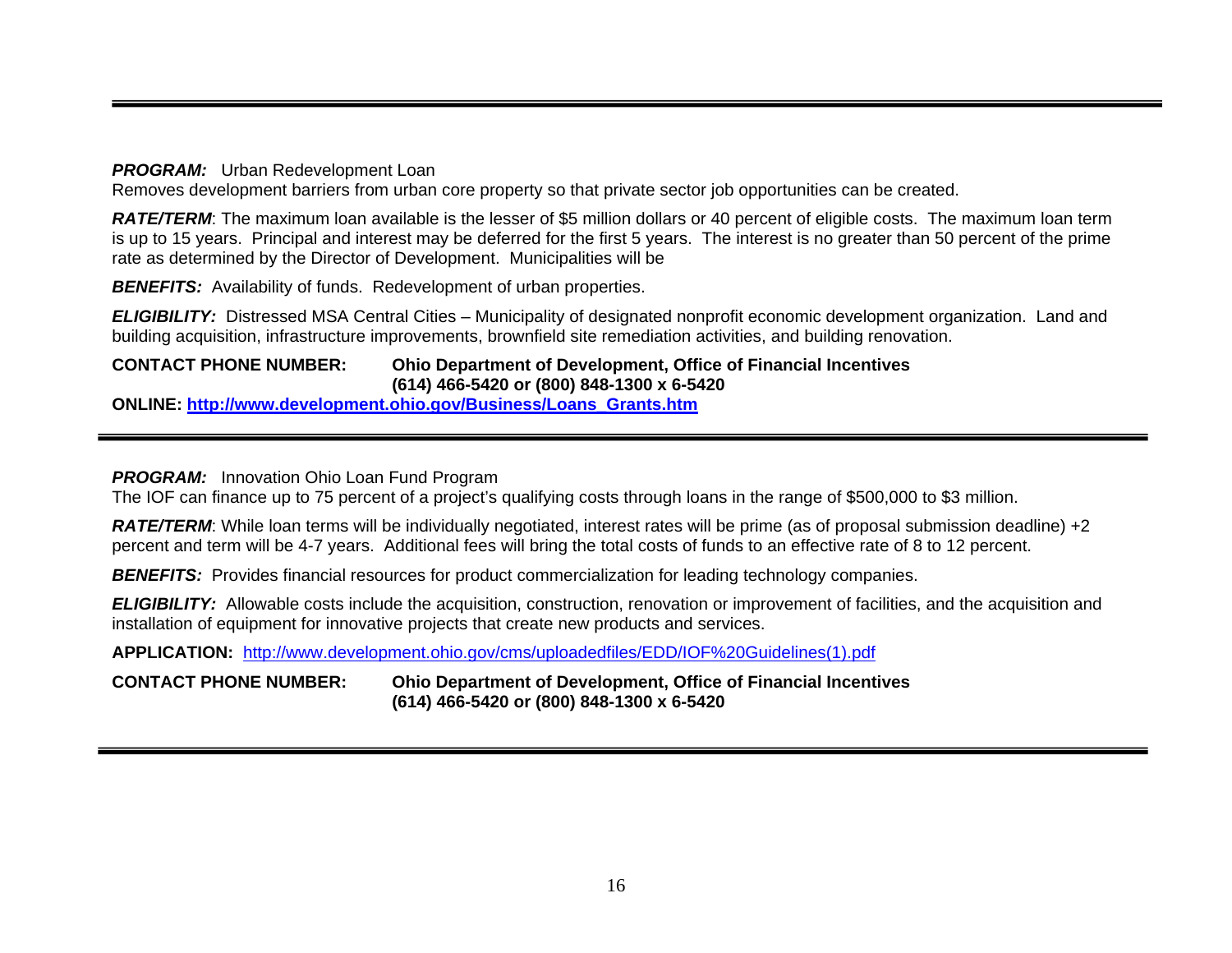**PROGRAM:** Research and Development Investment Loan Fund Program

The Research and Development Investment Loan fund Program (R&D Fund) was created to promote economic development, business expansion and job creation by encouraging private-sector R&D investments. The R&D Fund provides assistance in the form of a low-interest loan, partnered with a tax credit.

*RATE/TERM*: Businesses that are meeting the program requirements (i.e. job creation commitments, timely loan repayments, commitment activities, etc.) will be eligible for a dollar-for-dollar credit against their Ohio tax liability, equal to the amount of principal and interest repaid on the loan. The maximum annual credit is \$150,000.

**BENEFITS:** Builds incentives for Ohio companies to make investments in Research and Development activities.

*ELIGIBILITY:* Eligible projects are defined as those in which research is undertaken for the purpose of discovering and developing new products, processes, techniques, formulas and inventions.

**PROGRAM GUIDELINES**: [http://www.development.ohio.gov/Business/Loans\\_Grants.htm](http://www.development.ohio.gov/Business/Loans_Grants.htm)

**CONTACT PHONE NUMBER: Ohio Department of Development, Office of Financial Incentives (614) 466-5420 or (800) 848-1300 x 6-5420** 

# **OHIO THIRD FRONTIER PROJECTS**

Through the Third Frontier Project and related initiatives, the state offers a comprehensive [set of programs](http://www.ohiochannel.org/your_state/third_frontier_project/programs.cfm) that support world-class research, commercialization, training, and information technology infrastructure designed to accelerate company growth and job creation throughout Ohio.

#### **Governance**

The Third Frontier Project is administered by the Third Frontier Commission, which was legislatively created in 2003. The Commission is responsible for the allocation of funds appropriated by the General Assembly to support programs and activities associated with the Third Frontier. In accordance with Am. Sub. S.B. 236, the membership of the Third Frontier Commission consists of the Director of the Ohio Department of Development, the Chancellor of the Ohio Board of Regents, the Governor's science and technology advisor, and six regional commissioners appointed by the Governor.

**Webpage: [http://www.thirdfrontier.com](http://www.thirdfrontier.com/)**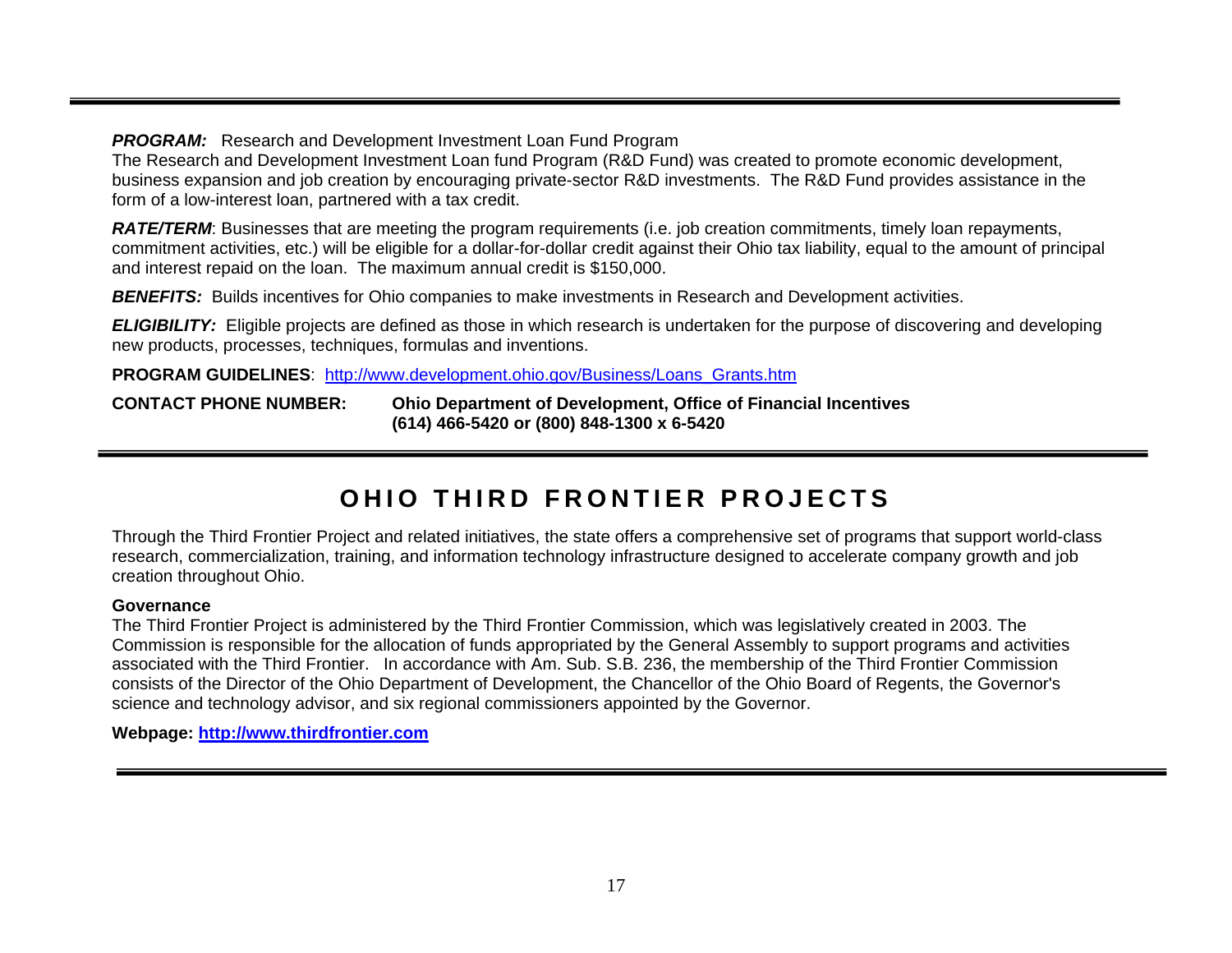# **OHIO ENERGY OFFICE**

**Advanced Energy Fund Grant Program** 

#### **Notices of Funding Availability/Request For Proposals Currently Available**

#### <http://www.development.ohio.gov/Energy/Incentives/GrantsLoans.htm>

To qualify for the Advanced Energy Fund Grant Program, projects must be located in Ohio and in the service territories of one of the participating electric distribution companies:

- American Electric Power (Columbus and Southern Power and Ohio Power);
- Duke Energy (CINergy Cincinnati Gas and Electric);
- Dayton Power and Light; and
- First Energy (Cleveland Electric Illuminating, Ohio Edison, Toledo Edison).

# **Distributed Energy Resources, NOFA #07-01**

Qualifying projects will be eligible for grants to cover a portion of the costs of eligible projects in commercial, institutional and industrial applications. Distributed Energy Resources is defined in this NOFA as modular generation technologies that generate and deliver electricity to customers at or near the point of use. It includes technologies that use natural gas and propane, landfill or biomass methane. Only entities that will be end users of distributed energy resources (DER) in Ohio are eligible. Minimum requirements, funding limits and other information are identified in the NOFA.

# **Eligible Projects**

Eligible projects include, but are not limited to, industrial heat recovery, combined heat and power and landfill or biomass methane for electric generation. Systems up to 25 MW may be eligible. Applicants from the commercial, industrial or institutional sector and local government are eligible for funding.

# **Eligible Awards:**

25% of project cost up to maximum of \$100,000 Cash Equity – 10% of total project costs Reimbursement upon completion of project Timeline Project Completion: No later than two years from date of grant award

# **Renewable Energy Incentives, Notice of Funding Available (NOFA) #08-09**

Qualifying projects will be eligible for grants to cover a portion of the costs to implement renewable energy projects. Grants will be awarded to end use customer only. Minimum requirements, funding limits and other information are identified in the NOFA.

**Eligible Projects:** Eligible projects are limited to solar and wind electric generation and solar thermal systems for commercial, industrial, institutional, and government entities in Ohio.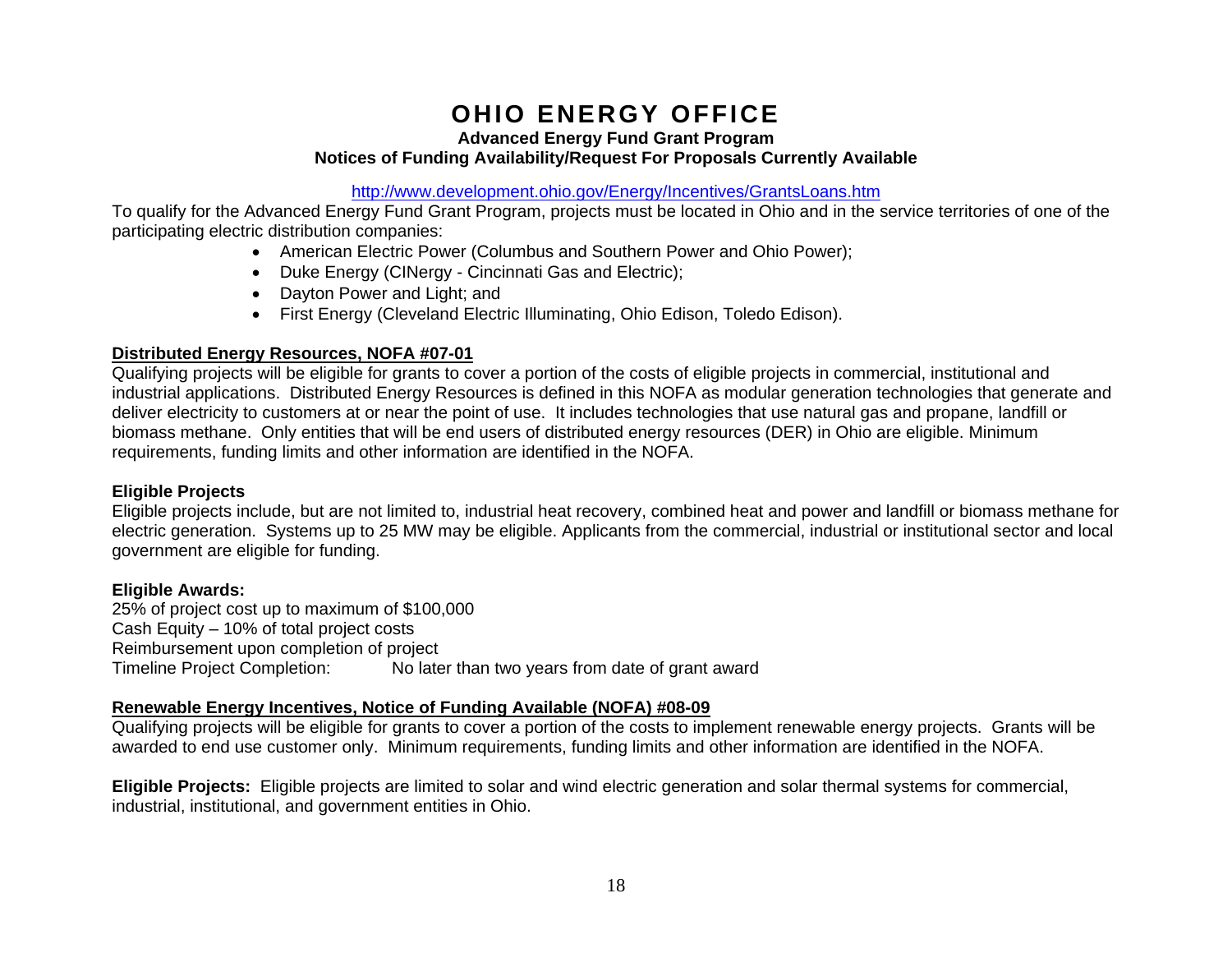# **Eligible Awards:**

\$3.50/watt for solar electric, minimum of 10,000 kWatts \$2.00/watt or 50% of eligible costs for wind electric Lesser of \$30 per kBtu/day or 50% of eligible system cost for solar thermal Maximum total of \$200,000 Reimbursement upon completion of project Timeline Project Completion: No later than six months from date of grant award

# **Residential Wind Energy Incentive Program NOFA 09-02**

This program is available for Qualified Systems installed for Eligible Customers through applications submitted to the Program by an Eligible Installer.

**Eligible Projects:** Customers include all residential customers who are connected to the electric grid and have an active account in the American Electric Power, Duke, First Energy or Dayton Power and Light service territories in the State of Ohio. Qualified residential wind turbines will have a minimum annual output of 3000 kWh at the average annual wind speed for the site at the proposed hub height. A list of Eligible Installers is available on the OEO website.

# **Eligible Awards:**

- Incentive amount: \$2.00/kWh or 50% of project costs
- Maximum award per applicant: \$25,000

## **Solar Thermal Energy Incentive NOFA 09-03**

This program is available to offset the costs of solar thermal energy projects on new construction and existing buildings for affordable and market rate residential housing units in Ohio.

## **Eligible Awards:**

MaximumMarket Rate Housing Proram: Affordable Housing Program 2-3 family - \$30 kBtu/day Max. \$8K/dwelling unit \$50 kBtu/day Max. \$10K/dwelling unit Multi-family - \$30 kBtu/day Max. \$75K/building \$30 kBtu/day Max. \$75K/building Multi-family - \$30 kBtu/day Max. \$75K/building

# **Residential Solar Photovoltaic (PV) Incentive Program NOFA 09-04**

This program is available for Qualified Systems installed for Eligible Customers through applications submitted to the Program by an Eligible Installer. Eligible customers include all residential customers who are connected to the electric grid and have an active account in the American Electric Power, Duke, First Energy or Dayton Power and Light service territories in the State of Ohio. Qualified residential solar PV systems will have a rated output of 2kW or more. A list of Eligible Installers will be available on the OEO website.

• Maximum Incentive: \$25,000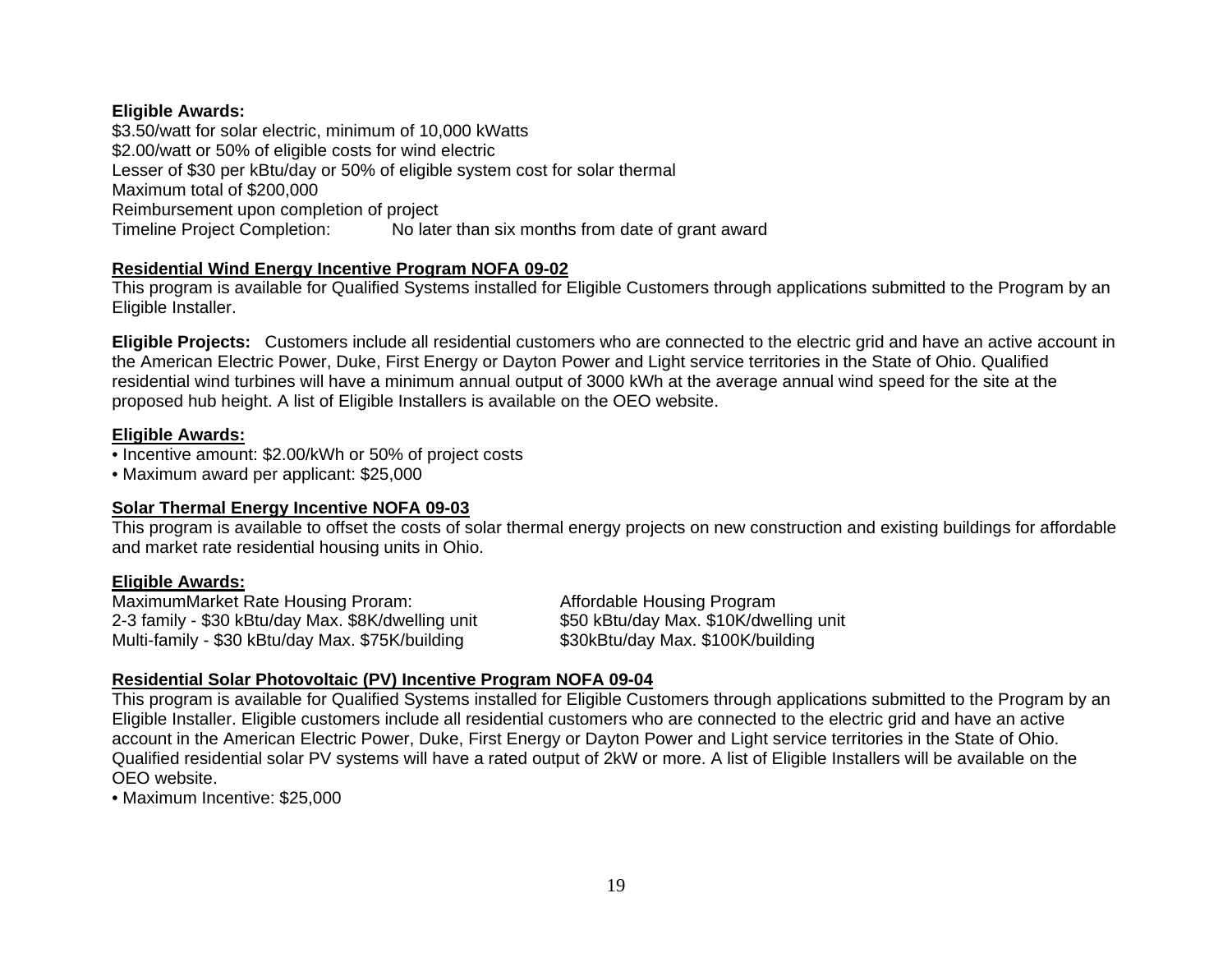# **Energy Efficiency Program for Manufactures NOFA 10-03**

This program, comprising the third phase of the Energy Efficiency Program for Manufacturers, focuses on the utilization of energy efficiency measures and technologies, including efficient lighting, HVAC and refrigeration, motors, and improved building envelope. Manufacturing facilities that have completed the first two phases are eligible to apply.

• Incentive and Maximum award: Lesser of 50 percent of project cost or \$250,000

# **Alternative Fuel Transportation Grant Program NOFA 10-05**

Qualified parties are invited to submit applications for consideration to purchase and install AFT refueling facilities in Ohio. The goal is to increase the availability and use of biofuels for motor vehicles, specifically B20 (a blend of 20% biodiesel and 80% petroleum diesel) or higher-percentage blends of biodiesel, and E85 (a blend of 85% ethanol and 15% of unleaded gasoline).

**Eligible Projects:** Eligible Projects include the purchase and installation of new or the conversion of existing facilities to use new alternative fuel refueling equipment utilizing biofuel-tolerant equipment; as well as the costs of educational and promotional materials and activities intended for prospective alternative fuel consumers, fuel marketers, and others in order to increase the acceptance and use of alternative fuel.

# **Eligible Awards:**

80% of eligible costs with a maximum award of

- \$100,000 for conversion of existing retail facilities
- \$40,000 for new installation of blended biodiesel or blended gasoline retail facilities
- \$200,000 for new installation of blended biodiesel or blended gasoline fuel blending facilities

Reimbursement upon completion of project

Timeline Project Completion: No later than six months from date of grant award